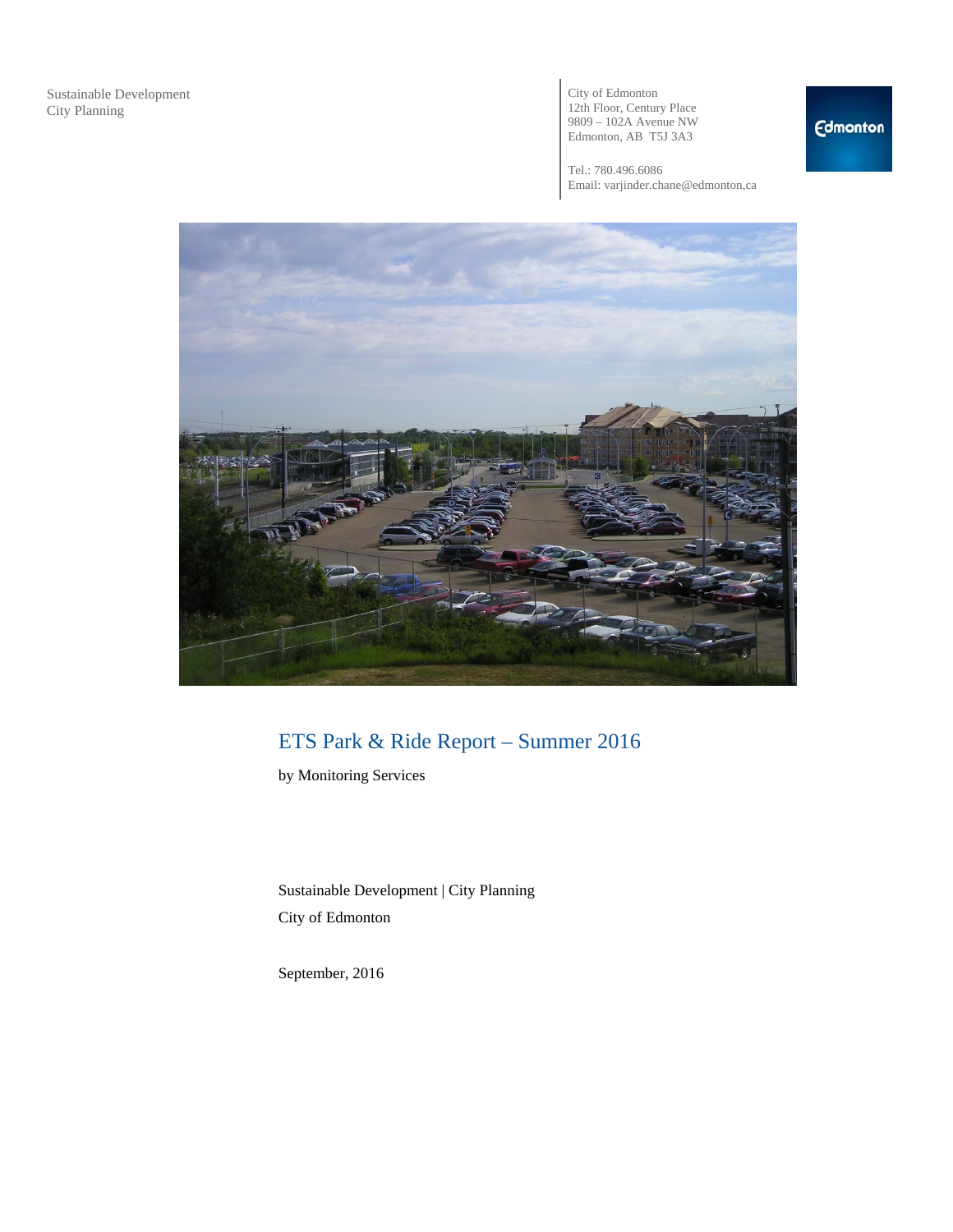### **Introduction**

There are a total of 9 ETS Park & Ride locations throughout the City of Edmonton.

ETS Park & Ride Surveys are conducted three times a year: Spring, Summer and Fall.

Edmonton Transit System (ETS) operates a total of nine Park & Ride sites throughout the City of Edmonton. There are five sites adjacent to LRT Transit Centre's: Clareview (two sites), Belvedere, Stadium and Century Park. There are three sites adjacent to Bus Transit Centre's: Meadows, Lewis Farms and Eaux Claires. The remaining standalone site is the Davies City Lot.

Monitoring Services monitors the utilization of all the Park & Ride sites between the hours of 6:00 AM and 11:00 AM during three different time periods in a year; including Spring, Summer and Fall. The Summer 2016 Park & Ride Survey was conducted in August, 2016, when universities and schools are both out of session.

#### **Key Findings**

- **78%** of all available parking is occupied at the sites adjacent to both LRT and Bus Transit Centre's by 11:00AM.
- **90%** of all available parking is occupied at the sites adjacent to LRT Transit Centre's by 11:00 AM.
- **42%** of all available parking is occupied at the sites adjacent to Bus Transit Centre's by 11:00 AM.
- **54%** of all available parking spaces dedicated for the Paid Park & Ride Program are occupied by 11:00 AM.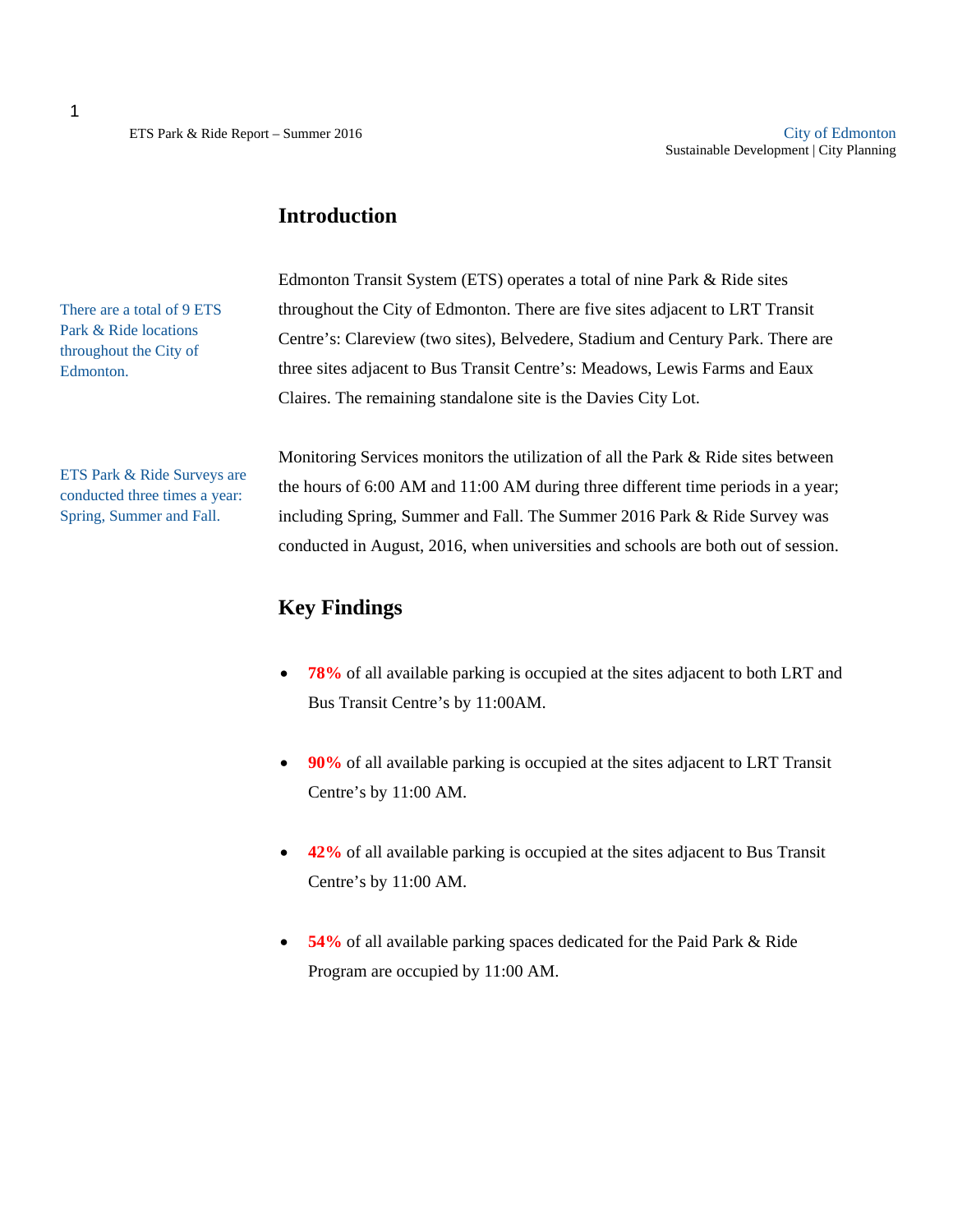### **ETS Park & Ride Lot Capacity**

ETS offers a total of 5,711 parking spaces for access to the transit system by vehicle. This figure does not include "Reserved Stalls" which can be the following: loading zone stalls, Kiss & Ride stalls, taxi stalls, ETS inspector stalls and Transit Centre Kiosk stalls.

A number of changes in capacity have occurred since Summer 2015:

- Belvedere and Century Park increased due to updates in the configuration of the available gravel parking spaces.
- Clareview East, Clareview West and Stadium decreased due to updates in the configuration of the available paved parking spaces.
- Meadows increased due to updates in the configuration of the available paved parking spaces.
- Lewis Farm increased due to the addition of a new gravel parking lot.
- Davies City Lot is monitored for the first time.

Table 1: ETS Park & Ride Total Capacity:

| <b>Type</b>           | <b>Park &amp; Ride Lot</b> | <b>Lot Capacity</b> | % Change<br>from 2015 |
|-----------------------|----------------------------|---------------------|-----------------------|
| <b>LRT Station</b>    | Clareview East             | 523                 | (2.2%)                |
| <b>LRT Station</b>    | Clareview West             | 870                 | $(0.1\%)$             |
| <b>LRT Station</b>    | <b>Belvedere</b>           | 761                 | 1.7%                  |
| <b>LRT Station</b>    | Stadium                    | 520                 | (1.7%)                |
| <b>LRT Station</b>    | <b>Century Park</b>        | 1323                | 1.5%                  |
|                       | Total:                     | 3997                | 0.3%                  |
| <b>Transit Centre</b> | <b>Meadows</b>             | 254                 | 0.4%                  |
| <b>Transit Centre</b> | Lewis Farms                | 613                 | 64.3%                 |
| <b>Transit Centre</b> | Eaux Claires               | 391                 | 0.0%                  |
|                       | Total:                     | 1258                | 23.7%                 |
| Standalone            | Davies City Lot            | 456                 | N/A                   |
|                       | <b>TOTAL SUPPLY</b>        | 5711                | 14.2%                 |

There are close to 4,000 available parking spaces at 5 LRT Transit Centre Park & Ride locations.

This is the first year that Davies City Lot is being monitored.

ETS now offers a total of 5,711 available parking spaces for access to the transit

system by vehicle.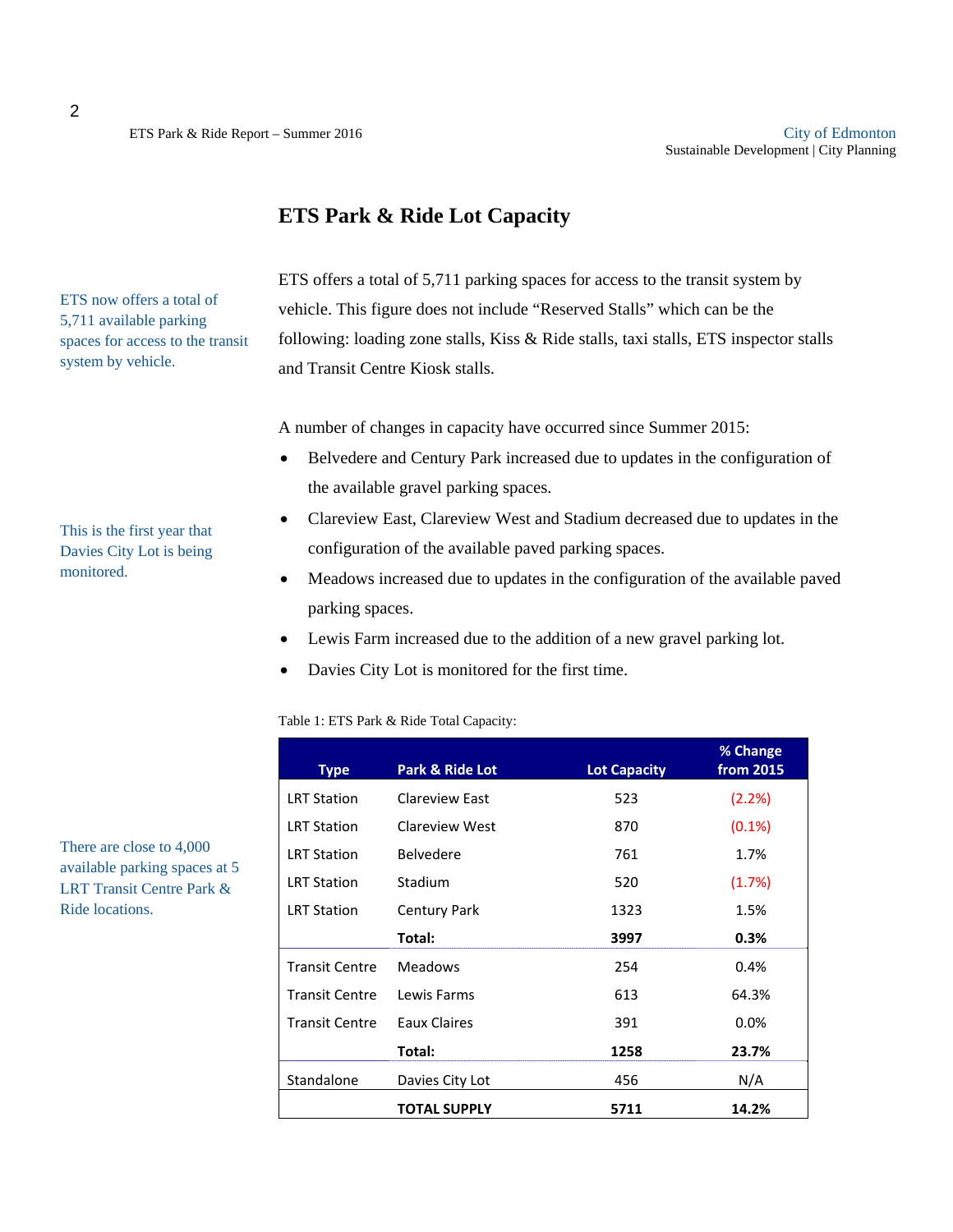| <b>Type</b>           | Park & Ride Lot       | <b>Free Stalls</b> | Paid<br><b>Parking</b><br><b>Stalls</b> | <b>Handicapped</b><br><b>Stalls</b> | <b>Carpool</b><br><b>Users</b><br><b>Stalls</b> | <b>Reserved</b><br><b>Stalls</b> |
|-----------------------|-----------------------|--------------------|-----------------------------------------|-------------------------------------|-------------------------------------------------|----------------------------------|
| <b>LRT Station</b>    | <b>Clareview East</b> | 507                |                                         | 12                                  | 4                                               | 7                                |
| <b>LRT Station</b>    | Clareview West        | 624                | 234                                     | 12                                  |                                                 | 10                               |
| <b>LRT Station</b>    | <b>Belvedere</b>      | 691                | 50                                      | 15                                  | 5                                               | 5                                |
| <b>LRT Station</b>    | Stadium               | 441                | 65                                      | 9                                   | 5                                               | 9                                |
| <b>LRT Station</b>    | Century Park          | 1116               | 186                                     | 21                                  |                                                 | 25                               |
|                       | Total:                | 3379               | 535                                     | 69                                  | 14                                              | 56                               |
| <b>Transit Centre</b> | <b>Meadows</b>        | 248                |                                         | 6                                   |                                                 | 9                                |
| <b>Transit Centre</b> | Lewis Farms           | 604                |                                         | 9                                   |                                                 | 15                               |
| <b>Transit Centre</b> | <b>Eaux Claires</b>   | 383                |                                         | 8                                   |                                                 | 10                               |
|                       | Total:                | 1235               | 0                                       | 23                                  | 0                                               | 34                               |
| Standalone            | Davies City Lot       | 456                |                                         |                                     |                                                 |                                  |
|                       | <b>TOTAL SUPPLY</b>   | 5070               | 535                                     | 92                                  | 14                                              | 90                               |

Table 2: ETS Park & Ride Total Capacity Breakdown by Type

## **ETS Park & Ride Utilization Statistics**

The following charts offer a three-year comparison for eight ETS Park & Ride locations. Since this is the first year monitoring Davies City Lot, there is insufficient data to offer a three-year comparison.

Average Weekday Utilization is determined by dividing the vehicle count at 11:00 AM by the Park & Ride capacity.

Utilization  $%$  = Vehicle Count / Park & Ride Capacity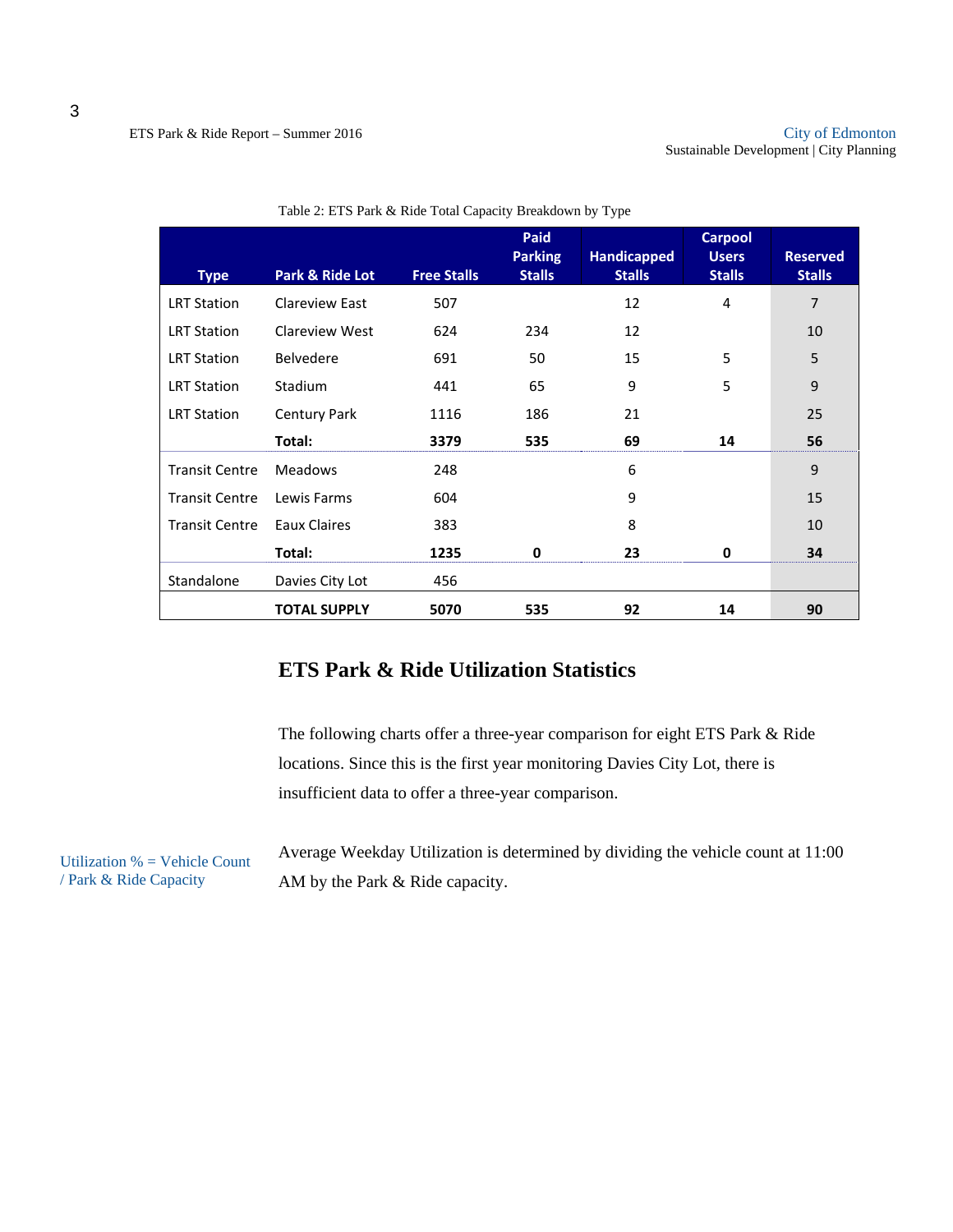

Chart 1: Lot Capacity and Average Weekday Utilization – **Combined Bus and LRT Transit Centre Locations:**

Chart 2: Average Weekday Utilization by Time:

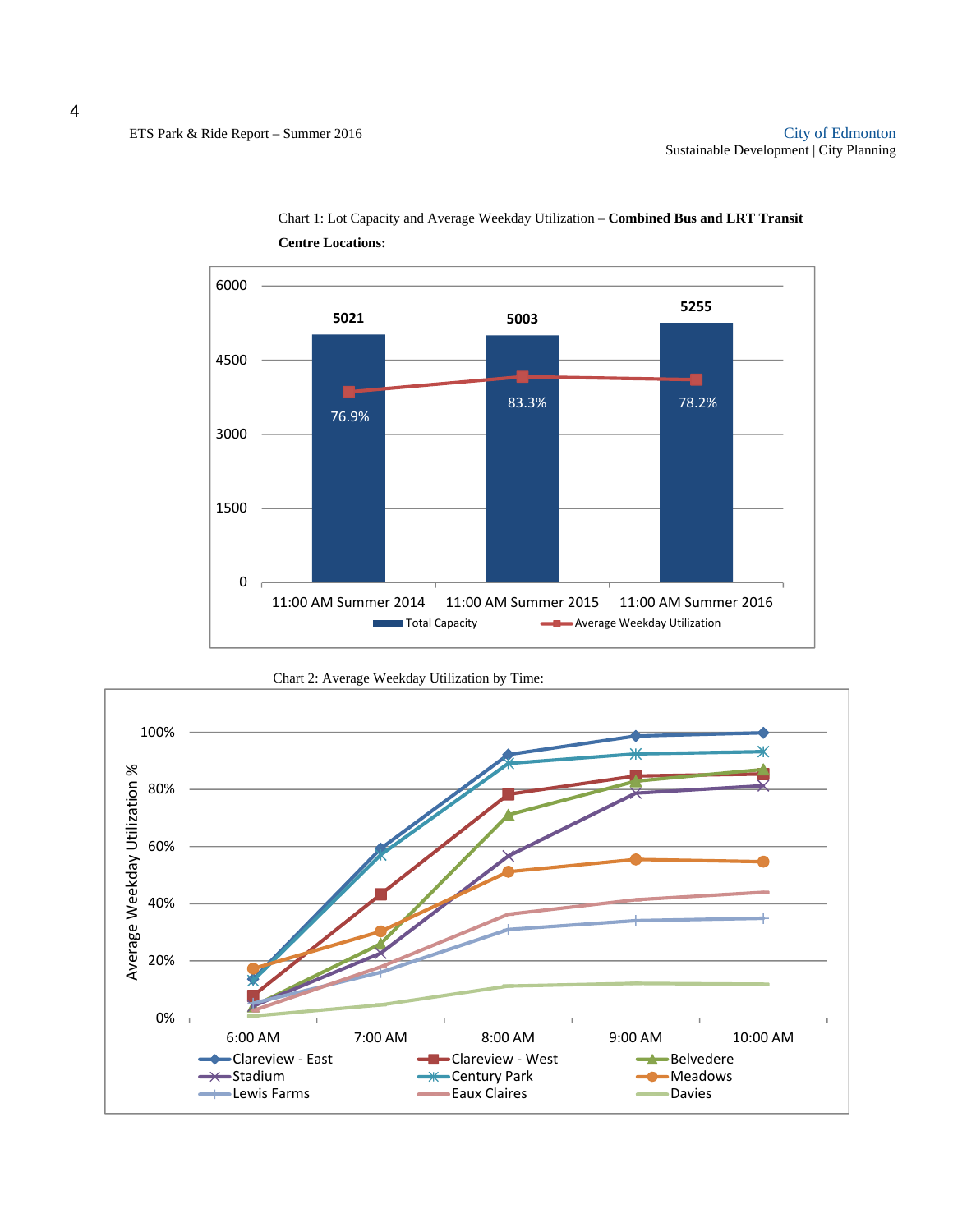



Chart 4: Lot Capacity and Average Weekday Utilization – **Bus Transit Centre Locations:** 

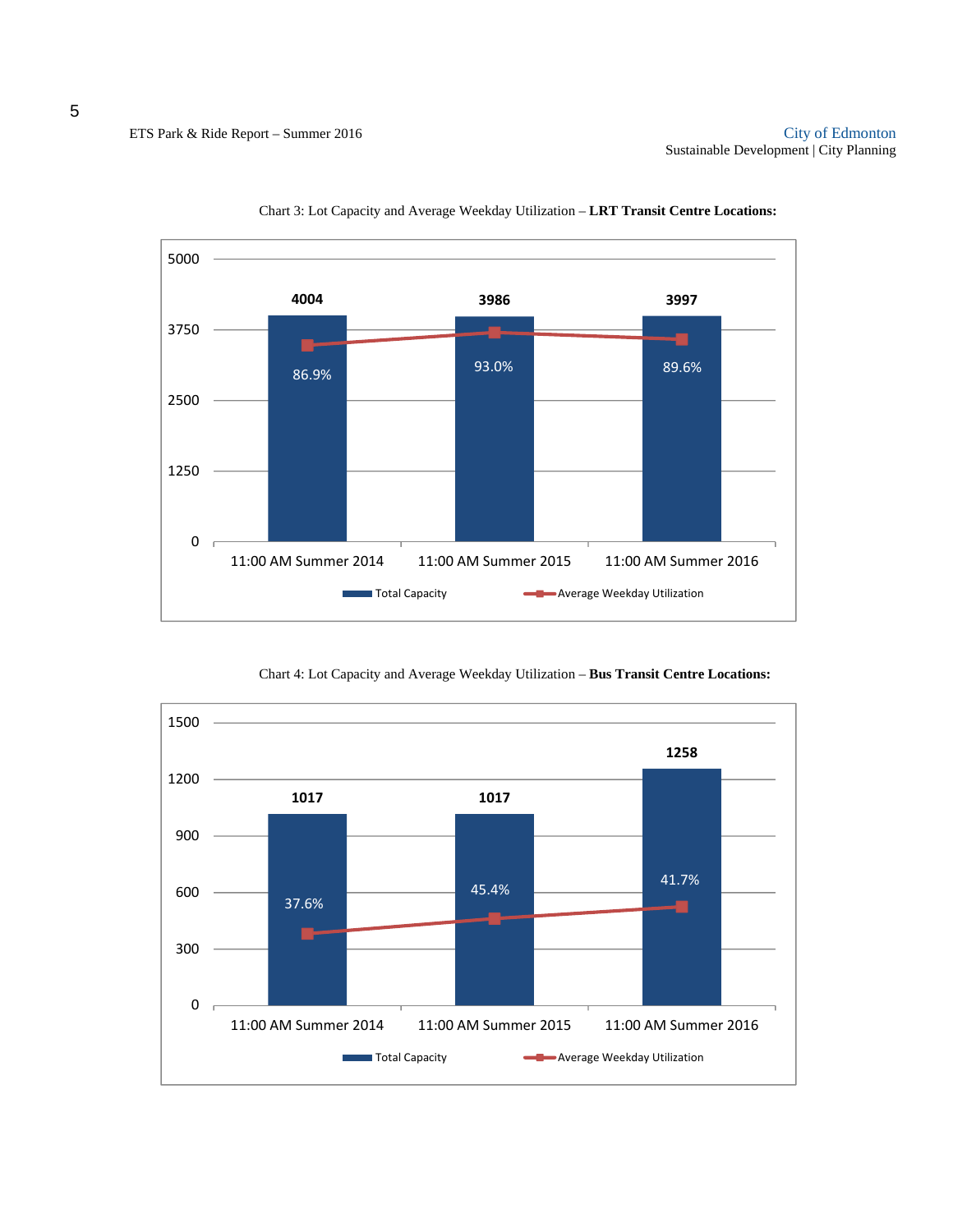|               |             |                | <b>Clareview - East</b> |                | <b>Clareview - West</b> |                | <b>Belvedere</b> |                | <b>Stadium</b>         |                | <b>Century Park</b>    |                | <b>LRT Stations Total</b> |
|---------------|-------------|----------------|-------------------------|----------------|-------------------------|----------------|------------------|----------------|------------------------|----------------|------------------------|----------------|---------------------------|
| Season & Year | <b>Time</b> | Parked<br>Veh. | Percent<br><b>Full</b>  | Parked<br>Veh. | Percent<br><b>Full</b>  | Parked<br>Veh. | Percent,<br>Full | Parked<br>Veh. | Percent<br><b>Full</b> | Parked<br>Veh. | Percent<br><b>Full</b> | Parked<br>Veh. | Percent<br><b>Full</b>    |
| Summer 2014   | 6:00        | 59             | 11.0%                   | 83             | 9.5%                    | 28             | 3.7%             | 17             | 3.1%                   | 187            | 14.3%                  | 374            | 9.3%                      |
| Summer 2015   | 6:00        | 55             | 10.3%                   | 79             | 9.1%                    | 31             | 4.1%             | 20             | 3.8%                   | 182            | 14.0%                  | 367            | 9.2%                      |
| Summer 2016   | 6:00        | 71             | 13.6%                   | 68             | 7.8%                    | 31             | 4.1%             | 22             | 4.2%                   | 173            | 13.1%                  | 365            | 9.1%                      |
| Summer 2014   | 7:00        | 252            | 47.1%                   | 317            | 36.4%                   | 130            | 17.4%            | 82             | 15.0%                  | 835            | 64.0%                  | 1616           | 40.4%                     |
| Summer 2015   | 7:00        | 269            | 50.3%                   | 347            | 39.8%                   | 168            | 22.5%            | 106            | 20.0%                  | 1011           | 77.6%                  | 1901           | 47.7%                     |
| Summer 2016   | 7:00        | 310            | 59.3%                   | 377            | 43.3%                   | 198            | 26.0%            | 118            | 22.7%                  | 756            | 57.1%                  | 1759           | 44.0%                     |
| Summer 2014   | 8:00        | 471            | 88.0%                   | 679            | 78.0%                   | 484            | 64.7%            | 282            | 51.6%                  | 1170           | 89.7%                  | 3086           | 77.1%                     |
| Summer 2015   | 8:00        | 501            | 93.6%                   | 723            | 83.0%                   | 559            | 74.7%            | 357            | 67.5%                  | 1183           | 90.8%                  | 3323           | 83.4%                     |
| Summer 2016   | 8:00        | 482            | 92.2%                   | 681            | 78.3%                   | 541            | 71.1%            | 295            | 56.7%                  | 1179           | 89.1%                  | 3178           | 79.5%                     |
| Summer 2014   | 9:00        | 497            | 92.9%                   | 731            | 83.9%                   | 580            | 77.5%            | 370            | 67.8%                  | 1215           | 93.2%                  | 3393           | 84.7%                     |
| Summer 2015   | 9:00        | 532            | 99.4%                   | 761            | 87.4%                   | 680            | 90.9%            | 438            | 82.8%                  | 1229           | 94.3%                  | 3640           | 91.3%                     |
| Summer 2016   | 9:00        | 516            | 98.7%                   | 737            | 84.7%                   | 631            | 82.9%            | 409            | 78.7%                  | 1222           | 92.4%                  | 3515           | 87.9%                     |
| Summer 2014   | 10:00       | 515            | 96.3%                   | 748            | 85.9%                   | 614            | 82.1%            | 385            | 70.5%                  | 1216           | 93.3%                  | 3478           | 86.9%                     |
| Summer 2015   | 10:00       | 534            | 99.8%                   | 775            | 89.0%                   | 704            | 94.1%            | 457            | 86.4%                  | 1235           | 94.8%                  | 3705           | 93.0%                     |
| Summer 2016   | 10:00       | 522            | 99.8%                   | 743            | 85.4%                   | 662            | 87.0%            | 423            | 81.3%                  | 1233           | 93.2%                  | 3583           | 89.6%                     |

#### Table 3: ETS Park & Ride Accumulations - **LRT Transit Centre Locations:**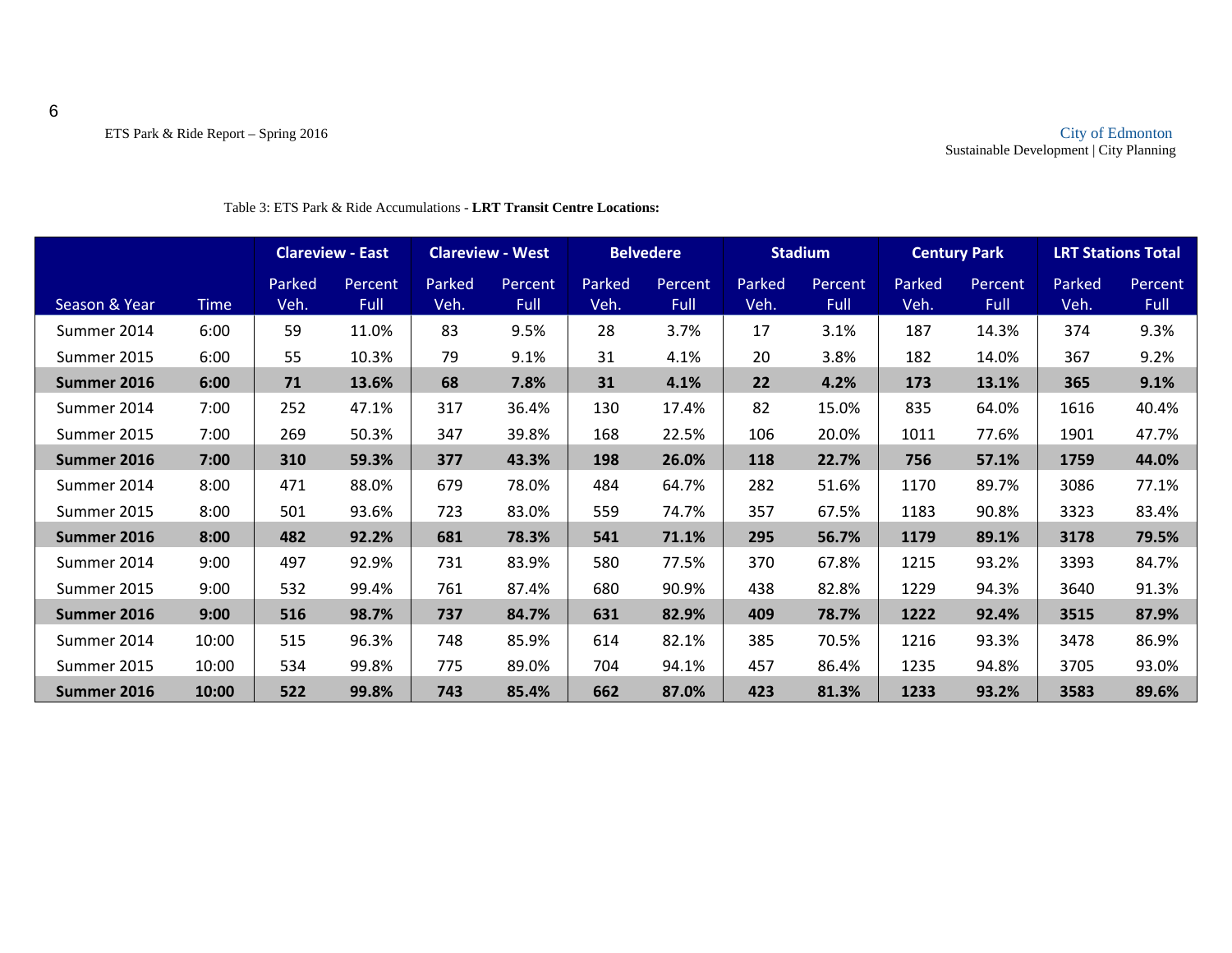|               |             |                |                |        |                    |           |                     |        | <b>Bus Transit Centre</b> |        |                        |
|---------------|-------------|----------------|----------------|--------|--------------------|-----------|---------------------|--------|---------------------------|--------|------------------------|
|               |             |                | <b>Meadows</b> |        | <b>Lewis Farms</b> |           | <b>Eaux Claires</b> |        | <b>Total</b>              |        | <b>Davies City Lot</b> |
|               |             | Parked         | Percent        | Parked | Percent            | Parked    | <b>Percent</b>      | Parked | Percent                   | Parked | Percent                |
| Season & Year | <b>Time</b> | Veh.           | <b>Full</b>    | Veh.   | Full               | Veh.      | <b>Full</b>         | Veh.   | Full                      | Veh.   | Full                   |
| Summer 2014   | 6:00        | $\overline{2}$ | 0.8%           | 11     | 2.9%               | 11        | 2.8%                | 24     | 2.4%                      | n/a    | n/a                    |
| Summer 2015   | 6:00        | 18             | 7.1%           | 12     | 3.2%               | 9         | 2.3%                | 39     | 3.8%                      | n/a    | n/a                    |
| Summer 2016   | 6:00        | 44             | 17.3%          | 32     | 5.2%               | <b>10</b> | 2.6%                | 86     | 6.8%                      | 3      | 0.7%                   |
| Summer 2014   | 7:00        | 27             | 10.7%          | 66     | 17.7%              | 48        | 12.3%               | 141    | 13.9%                     | n/a    | n/a                    |
| Summer 2015   | 7:00        | 51             | 20.2%          | 76     | 20.4%              | 62        | 15.9%               | 189    | 18.6%                     | n/a    | n/a                    |
| Summer 2016   | 7:00        | 77             | 30.3%          | 98     | 16.0%              | 70        | 17.9%               | 245    | 19.5%                     | 21     | 4.6%                   |
| Summer 2014   | 8:00        | 68             | 26.9%          | 140    | 37.5%              | 136       | 34.8%               | 344    | 33.8%                     | n/a    | n/a                    |
| Summer 2015   | 8:00        | 94             | 37.2%          | 153    | 41.0%              | 150       | 38.4%               | 397    | 39.0%                     | n/a    | n/a                    |
| Summer 2016   | 8:00        | 130            | 51.2%          | 190    | 31.0%              | 142       | 36.3%               | 462    | 36.7%                     | 51     | 11.2%                  |
| Summer 2014   | 9:00        | 77             | 30.4%          | 152    | 40.8%              | 147       | 37.6%               | 376    | 37.0%                     | n/a    | n/a                    |
| Summer 2015   | 9:00        | 102            | 40.3%          | 175    | 46.9%              | 174       | 44.5%               | 451    | 44.3%                     | n/a    | n/a                    |
| Summer 2016   | 9:00        | 141            | 55.5%          | 209    | 34.1%              | 162       | 41.4%               | 512    | 40.7%                     | 55     | 12.1%                  |
| Summer 2014   | 10:00       | 79             | 31.2%          | 154    | 41.3%              | 149       | 38.1%               | 382    | 37.6%                     | n/a    | n/a                    |
| Summer 2015   | 10:00       | 107            | 42.3%          | 176    | 47.2%              | 179       | 45.8%               | 462    | 45.4%                     | n/a    | n/a                    |
| Summer 2016   | 10:00       | 139            | 54.7%          | 214    | 34.9%              | 172       | 44.0%               | 525    | 41.7%                     | 54     | 11.8%                  |

#### Table 4: ETS Park & Ride Accumulations - **Bus Transit Centre Locations and Davies City Lot:**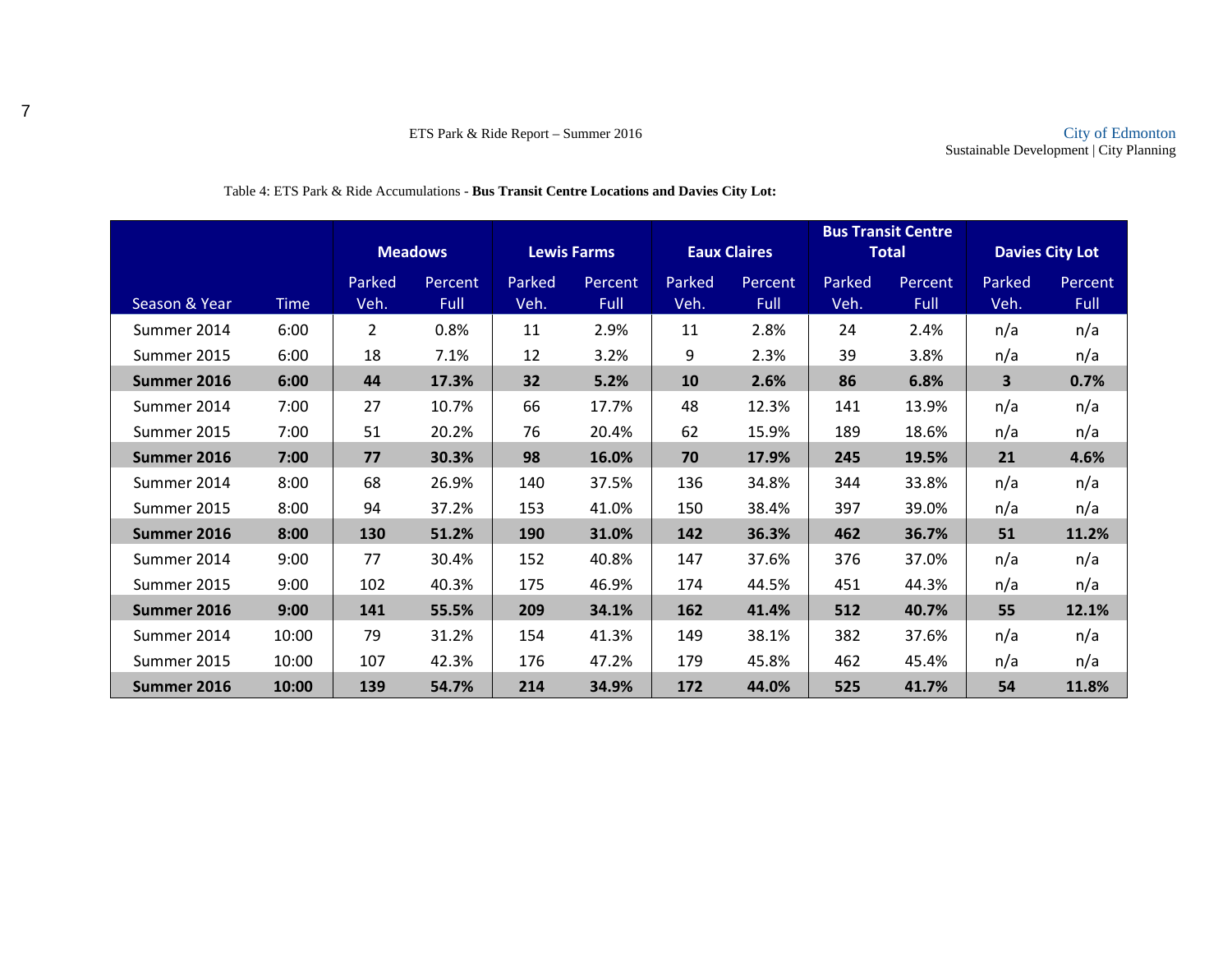### **Paid Park & Ride Program**

Paid Park & Ride Capacity:

- Clareview West 234
- Belvedere 50
- Stadium 65
- Century Park 186

ETS offers customers reserved parking at select Park & Ride locations. Paid Park & Ride stalls are available for transit customers who wish to have reserved monthly parking at selected LRT Stations. The reserved stalls in these parking lots are available to paid transit customers on a first-come, first-served basis. Paid transit customers will be guaranteed parking but will not be given a dedicated parking stall. At the time of the Summer 2016 Park & Ride Survey, the total numbers of observed stalls reserved for the paid Park & Ride program were 535.

Table 5: ETS Park & Ride Accumulations – **Paid Portion of the Paid Park & Ride Lots:** 

|               |             |                | <b>Clareview - West</b> |                         | <b>Belvedere</b> |                | <b>Stadium</b> |              | <b>Century Park</b> |        | <b>Total</b> |
|---------------|-------------|----------------|-------------------------|-------------------------|------------------|----------------|----------------|--------------|---------------------|--------|--------------|
|               |             | Parked         | Percent                 | Parked                  | Percent          | Parked         | Percent        | Parked       | Percent             | Parked | Percent      |
| Season & Year | <b>Time</b> | Veh.           | Full                    | Veh.                    | Full             | Veh.           | Full           | Veh.         | Full                | Veh.   | Full         |
| Summer 2014   | 6:00        | 1              | 0.4%                    | $\mathbf{0}$            | $0.0\%$          | 0              | 0.0%           | 1            | 0.5%                | 2      | 0.4%         |
| Summer 2015   | 6:00        | 3              | 1.3%                    | 1                       | 2.0%             | 0              | 0.0%           | 1            | 0.5%                | 5      | 0.9%         |
| Summer 2016   | 6:00        | $\overline{2}$ | 0.9%                    | $\mathbf{1}$            | 2.0%             | 3              | 4.6%           | $\mathbf{2}$ | 1.1%                | 8      | 1.5%         |
| Summer 2014   | 7:00        | 12             | 5.1%                    | $\overline{2}$          | 4.0%             | 1              | 1.5%           | 12           | 6.2%                | 27     | 5.0%         |
| Summer 2015   | 7:00        | 20             | 8.5%                    | $\overline{2}$          | 4.0%             | 1              | 1.5%           | 21           | 11.0%               | 44     | 8.1%         |
| Summer 2016   | 7:00        | 19             | 8.1%                    | $\overline{\mathbf{3}}$ | 6.0%             | $\overline{7}$ | 10.8%          | 9            | 4.8%                | 38     | 7.1%         |
| Summer 2014   | 8:00        | 74             | 31.6%                   | 11                      | 22.0%            | 2              | 3.1%           | 72           | 37.5%               | 159    | 29.4%        |
| Summer 2015   | 8:00        | 96             | 41.0%                   | 11                      | 22.0%            | 8              | 12.3%          | 87           | 45.5%               | 202    | 37.4%        |
| Summer 2016   | 8:00        | 91             | 38.9%                   | 12                      | 24.0%            | 10             | 15.4%          | 76           | 40.9%               | 189    | 35.3%        |
| Summer 2014   | 9:00        | 103            | 44.0%                   | 25                      | 50.0%            | 8              | 12.3%          | 110          | 57.3%               | 246    | 45.5%        |
| Summer 2015   | 9:00        | 128            | 54.7%                   | 33                      | 66.0%            | 15             | 23.1%          | 122          | 63.9%               | 298    | 55.2%        |
| Summer 2016   | 9:00        | 118            | 50.4%                   | 28                      | 56.0%            | 14             | 21.5%          | 116          | 62.4%               | 276    | 51.6%        |
| Summer 2014   | 10:00       | 117            | 50.0%                   | 28                      | 56.0%            | 9              | 13.8%          | 110          | 57.3%               | 264    | 48.8%        |
| Summer 2015   | 10:00       | 139            | 59.4%                   | 35                      | 70.0%            | 17             | 26.2%          | 125          | 65.4%               | 316    | 58.5%        |
| Summer 2016   | 10:00       | 121            | 51.7%                   | 28                      | 56.0%            | 16             | 24.6%          | 125          | 67.2%               | 290    | 54.2%        |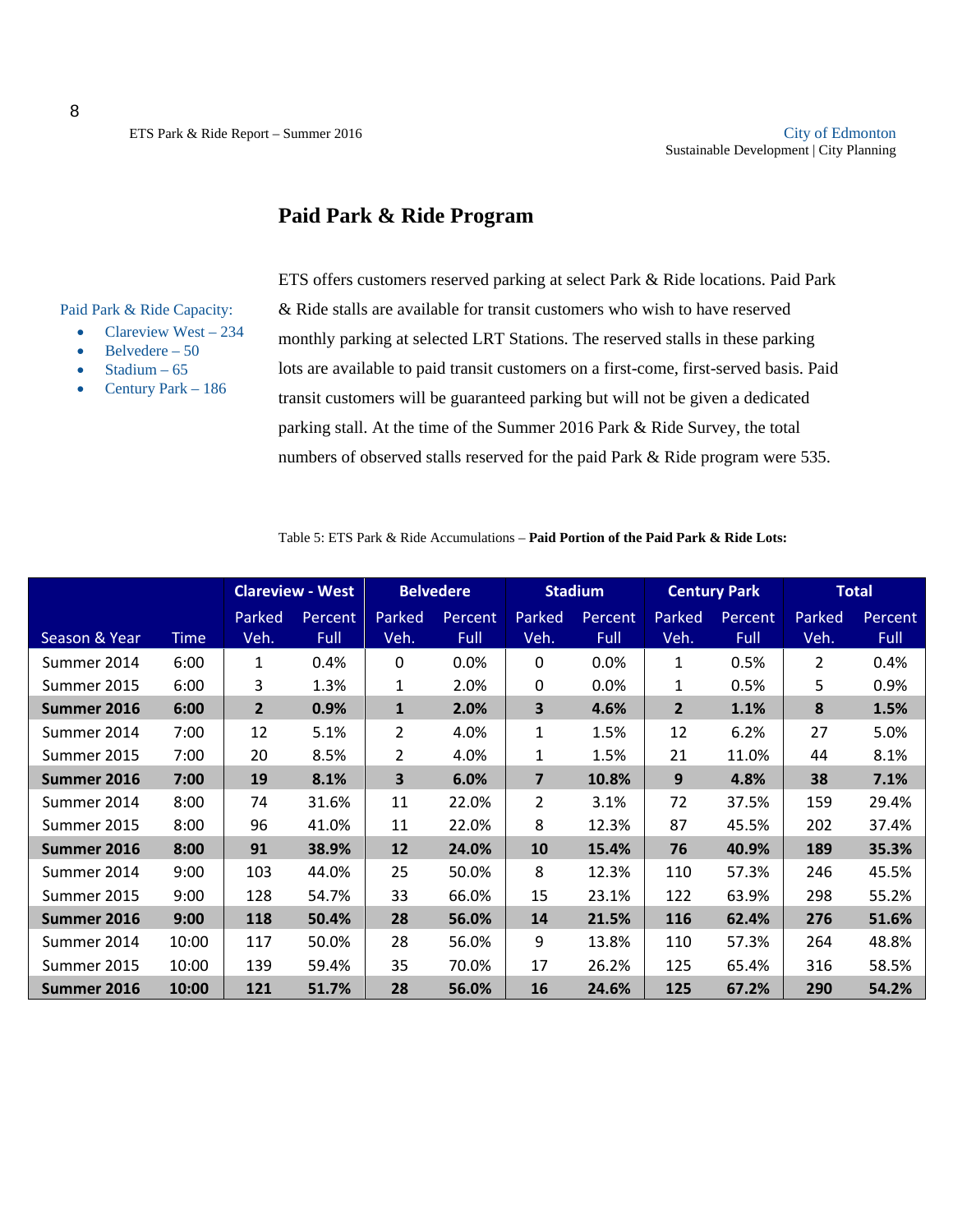|               |             |        | <b>Clareview - West</b> |        | <b>Belvedere</b> |        | <b>Stadium</b> |        | <b>Century Park</b> |        | <b>Total</b> |
|---------------|-------------|--------|-------------------------|--------|------------------|--------|----------------|--------|---------------------|--------|--------------|
|               |             | Parked | Percent,                | Parked | Percent          | Parked | <b>Percent</b> | Parked | Percent             | Parked | Percent      |
| Season & Year | <b>Time</b> | Veh.   | Full                    | Veh.   | Full             | Veh.   | <b>Full</b>    | Veh.   | Full                | Veh.   | Full         |
| Summer 2014   | 6:00        | 82     | 12.9%                   | 28     | 4.0%             | 17     | 3.5%           | 186    | 16.7%               | 313    | 10.7%        |
| Summer 2015   | 6:00        | 76     | 11.9%                   | 30     | 4.3%             | 20     | 4.3%           | 181    | 16.3%               | 307    | 10.5%        |
| Summer 2016   | 6:00        | 66     | 10.4%                   | 30     | 4.2%             | 20     | 4.4%           | 171    | 15.0%               | 287    | 9.8%         |
| Summer 2014   | 7:00        | 306    | 48.0%                   | 128    | 18.3%            | 81     | 16.8%          | 824    | 74.1%               | 1339   | 45.7%        |
| Summer 2015   | 7:00        | 327    | 51.3%                   | 166    | 23.8%            | 105    | 22.6%          | 990    | 89.0%               | 1588   | 54.6%        |
| Summer 2016   | 7:00        | 358    | 56.3%                   | 196    | 27.6%            | 111    | 24.4%          | 747    | 39.3%               | 1412   | 48.0%        |
| Summer 2014   | 8:00        | 605    | 95.0%                   | 473    | 67.8%            | 280    | 58.2%          | 1098   | 98.7%               | 2456   | 83.9%        |
| Summer 2015   | 8:00        | 627    | 98.4%                   | 548    | 78.5%            | 349    | 75.2%          | 1097   | 98.7%               | 2621   | 90.0%        |
| Summer 2016   | 8:00        | 590    | 92.8%                   | 529    | 74.4%            | 285    | 62.6%          | 1103   | 97.0%               | 2507   | 85.3%        |
| Summer 2014   | 9:00        | 628    | 98.6%                   | 556    | 79.7%            | 363    | 75.5%          | 1105   | 99.4%               | 2652   | 90.6%        |
| Summer 2015   | 9:00        | 633    | 99.4%                   | 648    | 92.8%            | 423    | 91.2%          | 1107   | 99.6%               | 2811   | 96.6%        |
| Summer 2016   | 9:00        | 620    | 97.5%                   | 603    | 84.8%            | 395    | 86.8%          | 1106   | 97.3%               | 2724   | 92.7%        |
| Summer 2014   | 10:00       | 631    | 99.1%                   | 586    | 84.0%            | 377    | 78.4%          | 1106   | 99.5%               | 2700   | 92.2%        |
| Summer 2015   | 10:00       | 636    | 99.8%                   | 670    | 96.0%            | 441    | 95.0%          | 1110   | 99.8%               | 2857   | 98.1%        |
| Summer 2016   | 10:00       | 622    | 97.8%                   | 634    | 89.2%            | 407    | 89.5%          | 1108   | 97.4%               | 2771   | 94.3%        |

#### Table 6: ETS Park & Ride Accumulations – **Free Portion of the Paid Park & Ride Lots:**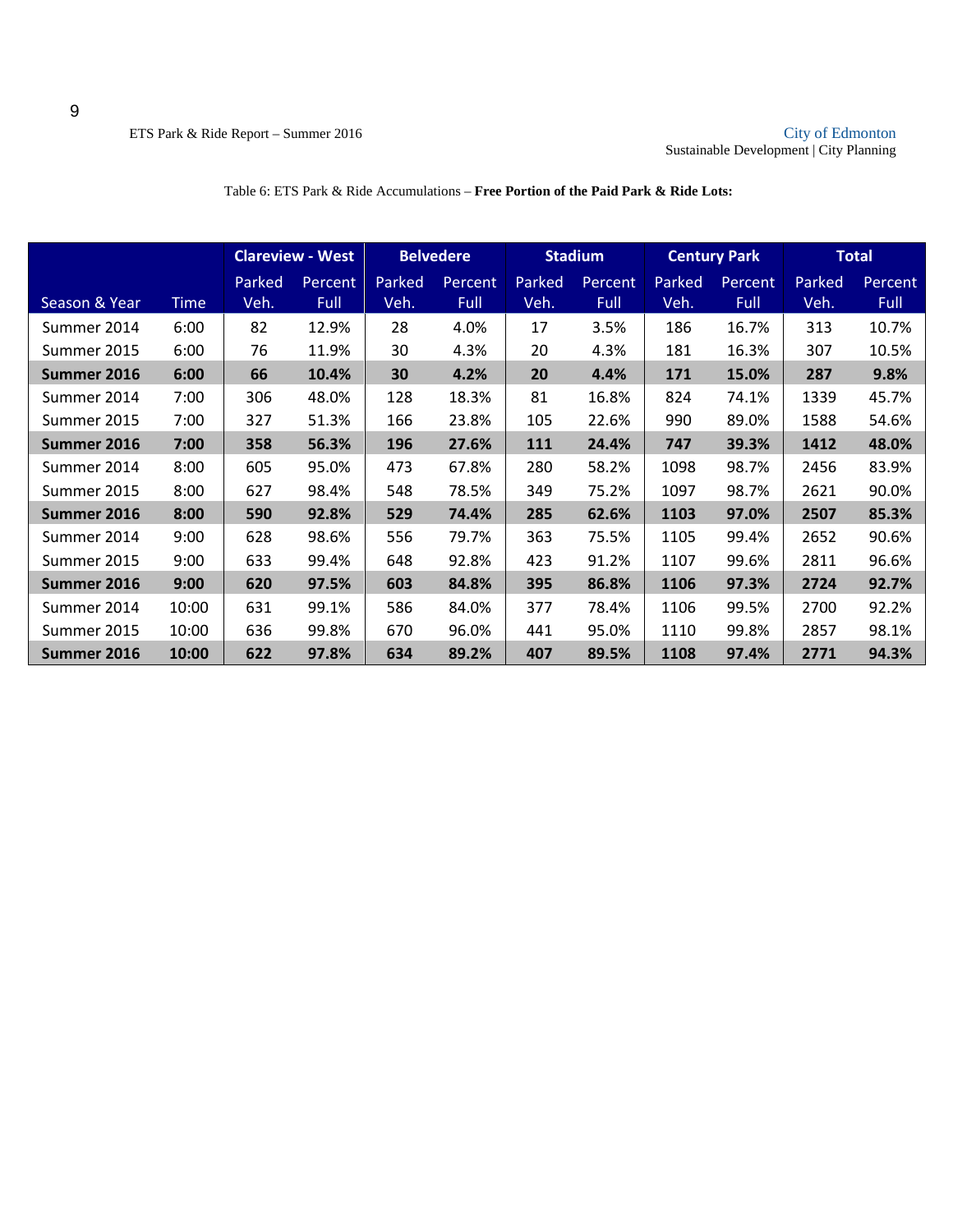### **Methodology**

The number of vehicles parked in the five LRT Park & Ride sites, three Bus Transit Centre Park & Ride sites and Davies City Lot are counted three times a year on two consecutive days: a Wednesday and a Thursday. The timing of the surveys capture three different levels of demand for Transit:

- The fall count is conducted between September 1 and November 30. This period represents a high demand season as post-secondary institutions and schools are both in session and most people are at work.
- The spring count is conducted between mid-April and June 30. This period represents a moderate demand season as post-secondary institutions are not in full session but schools are in session and most people are working.
- The summer count is conducted between July 1 and August 31. This period represents a low demand as people tend to be on vacation and both post-secondary institutions and schools are not in session.

Utilization surveys are conducted on Wednesdays and Thursdays to capture the different usage patterns for the University of Alberta lecture hours (Monday/Wednesday/Friday and Tuesday/Thursday). The vehicles in each site are counted each hour starting at approximately 6:00, 7:00, 8:00, 9:00 and 10:00.

The capacity of each Park & Ride site is a reflection of the number of parking spaces available on the day of the survey. The totals for parking spaces used and capacity do not include reserved spaces for Transit, Taxis, Kiosk and Kiss & Ride.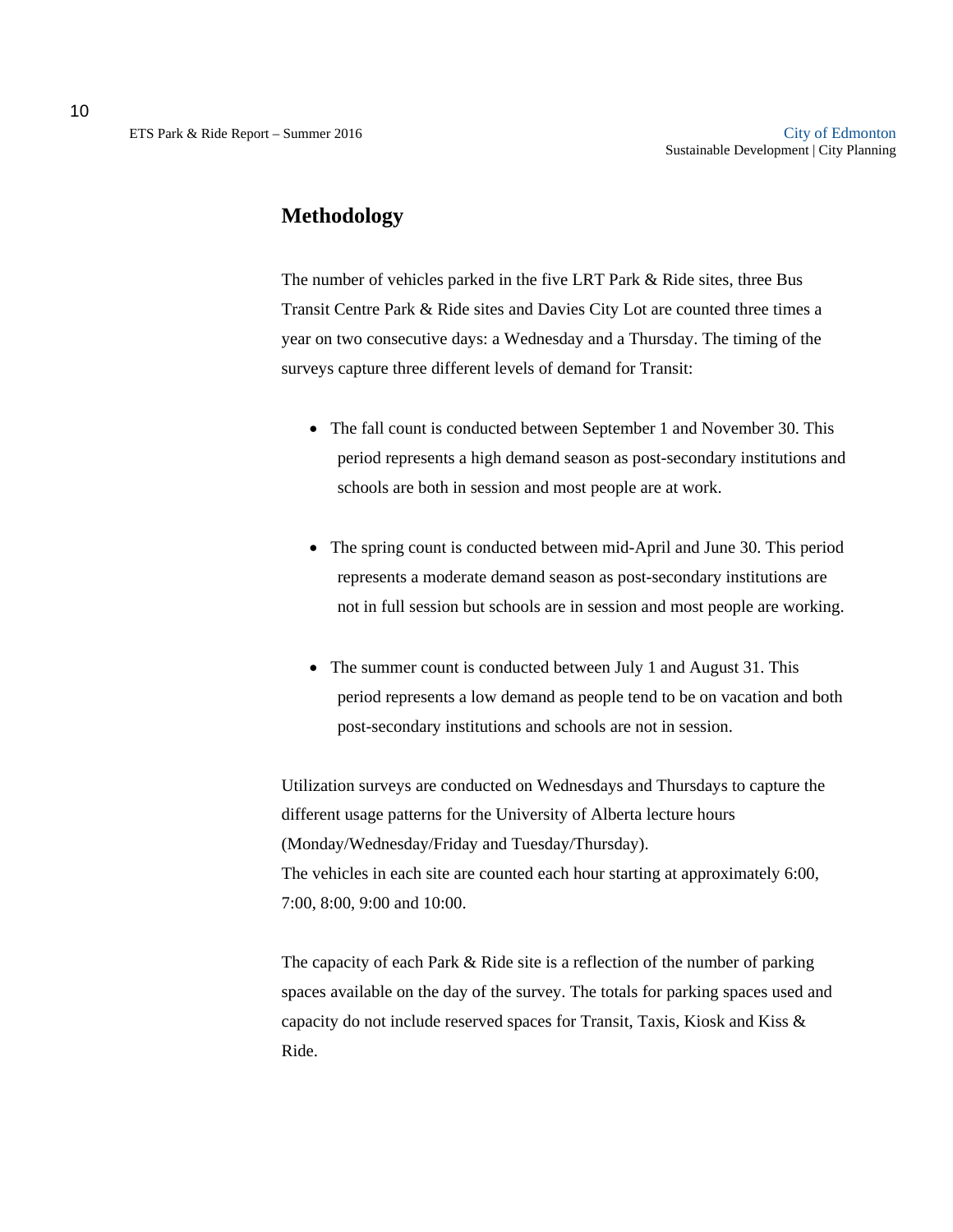11

ETS Park & Ride Report – Summer 2016 City of Edmonton Sustainable Development | City Planning

#### *DISCLAIMER*

*The Monitoring Services team makes an extensive effort to assure the quality of information contained in this report is correct. Transit usage can vary by 10 percent or more from one day to the other or by season to season. Our team tries to minimize the variations by conducting surveys around the same time of the year. Year to Year variation may be due to random events such as weather, accidents or unforeseen events affecting service delivery. It is impossible to achieve complete accuracy and consistency in the reported data.* 

*We recommend looking at trends, since variation that is consistent over a longer period is more likely to be real and not just the result of random events. Consideration and appropriate weighting of other sources is to be encouraged before making decisions.*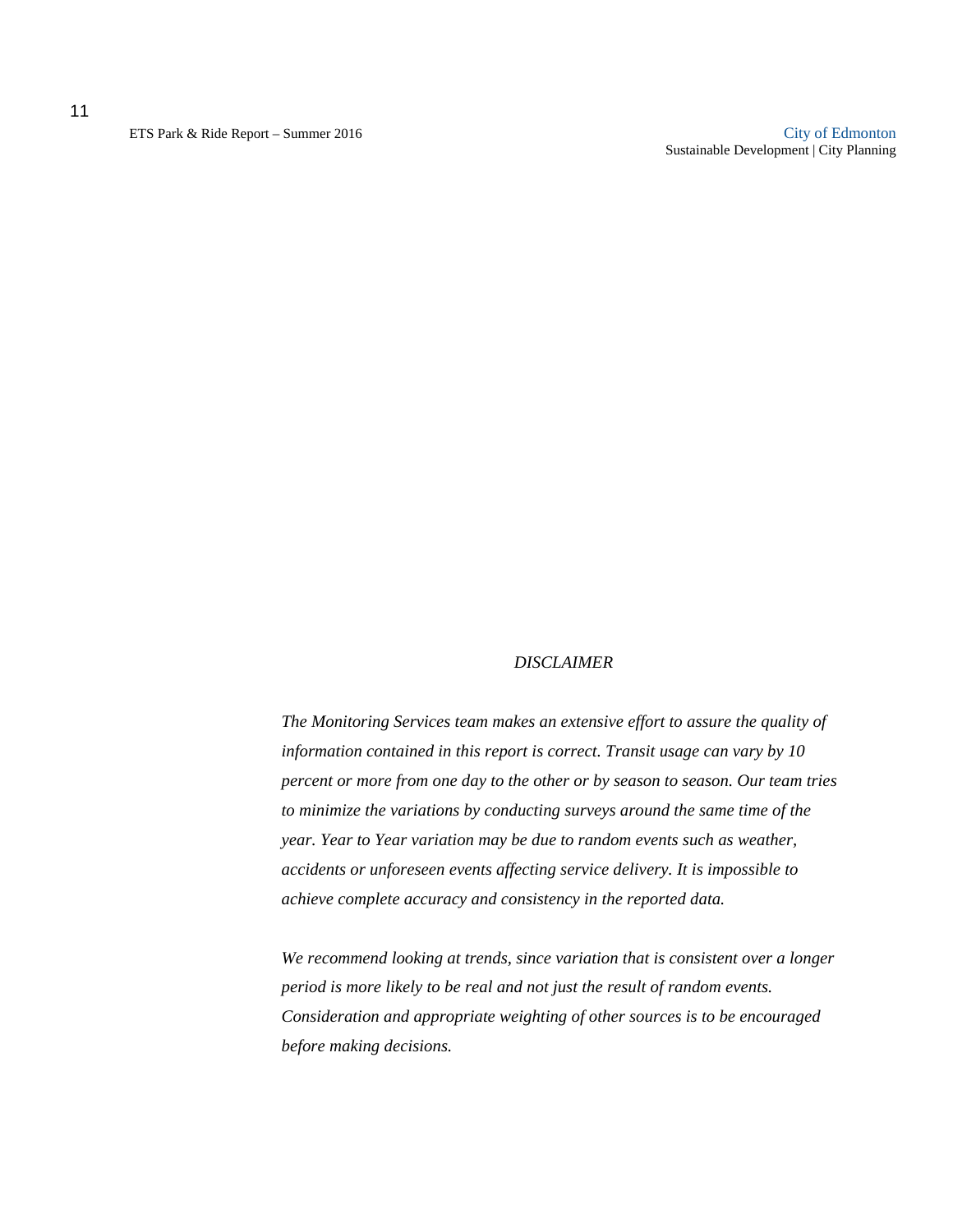ETS Park & Ride Report – Summer 2016 City of Edmonton Sustainable Development | City Planning

## ETS Park & Ride Report – Summer 2016

### Appendices

by Monitoring Services

Sustainable Development | City Planning City of Edmonton

September, 2016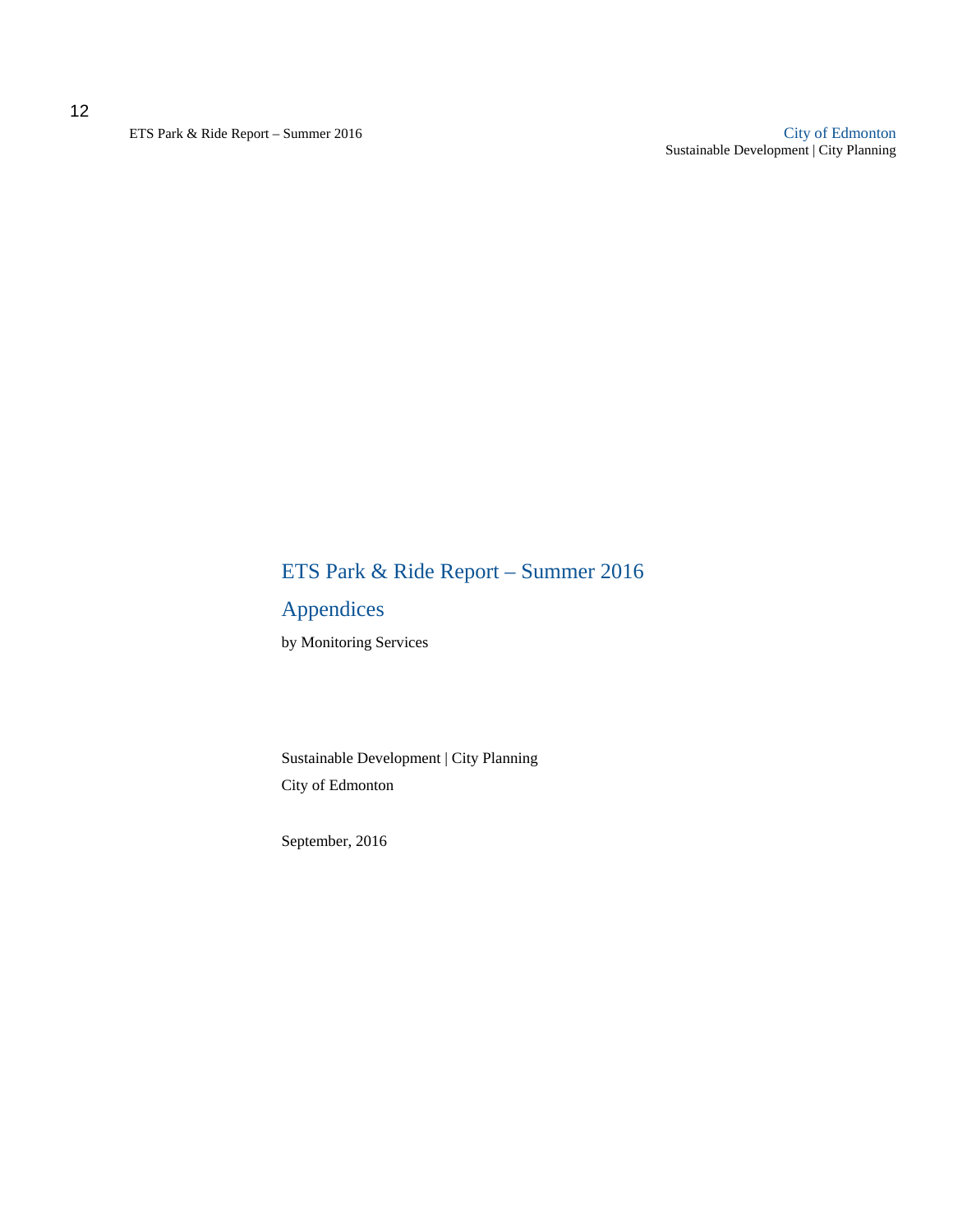### **Time of Year: University Out School Out**

**Park and Ride Site:** Clareview - East

| <b>Time</b> | Lot                        | <b>Regular</b> | Handicap                    | Carpool                 | Paid             | <b>Total</b> | Capacity |           | Use Non-Paid Use Reserved Bikes |                             |                  |
|-------------|----------------------------|----------------|-----------------------------|-------------------------|------------------|--------------|----------|-----------|---------------------------------|-----------------------------|------------------|
|             | Wednesday, August 10, 2016 |                |                             |                         |                  |              |          |           |                                 |                             |                  |
| 06:00       | Northeast                  | $28\,$         | $\mathbf{1}$                | $\boldsymbol{0}$        | $\boldsymbol{0}$ | 29           | 67       | 43.3%     | 43.3%                           | $\mathbf{1}$                | $\mathbf{1}$     |
|             | Southeast                  | 37             | $\boldsymbol{0}$            | $\boldsymbol{0}$        | $\boldsymbol{0}$ | 37           | 456      | $8.1\%$   | 8.1%                            | $\boldsymbol{0}$            | $\boldsymbol{0}$ |
|             | <b>Total</b>               | 65             | $\mathbf{1}$                | $\boldsymbol{0}$        | $\bf{0}$         | 66           | 523      | 12.6%     | 12.6%                           | $\mathbf{1}$                | 1                |
| 07:00       | Northeast                  | 63             | $\ensuremath{\mathfrak{Z}}$ | $\boldsymbol{0}$        | $\boldsymbol{0}$ | 66           | 67       | 98.5%     | 98.5%                           | $\ensuremath{\mathfrak{Z}}$ | $\mathbf{1}$     |
|             | Southeast                  | 225            | $\overline{4}$              | $\overline{4}$          | $\boldsymbol{0}$ | 233          | 456      | 51.1%     | 51.1%                           | $\boldsymbol{0}$            | $\boldsymbol{0}$ |
|             | <b>Total</b>               | 288            | 7                           | 4                       | $\pmb{0}$        | 299          | 523      | 57.2%     | 57.2%                           | 3                           | 1                |
| 08:00       | Northeast                  | 63             | $\overline{4}$              | $\boldsymbol{0}$        | $\boldsymbol{0}$ | 67           | 67       | 100.0%    | 100.0%                          | $\ensuremath{\mathfrak{Z}}$ | 5                |
|             | Southeast                  | 399            | $\boldsymbol{7}$            | $\overline{4}$          | $\boldsymbol{0}$ | 410          | 456      | 89.9%     | 89.9%                           | $\mathbf{1}$                | $\boldsymbol{0}$ |
|             | <b>Total</b>               | 462            | 11                          | 4                       | $\pmb{0}$        | 477          | 523      | 91.2%     | 91.2%                           | 4                           | 5                |
| 09:00       | Northeast                  | 63             | $\overline{4}$              | $\boldsymbol{0}$        | $\boldsymbol{0}$ | 67           | 67       | 100.0%    | 100.0%                          | $\sqrt{2}$                  | 5                |
|             | Southeast                  | 433            | $\boldsymbol{7}$            | $\overline{4}$          | $\boldsymbol{0}$ | 444          | 456      | 97.4%     | 97.4%                           | $\ensuremath{\mathfrak{Z}}$ | $\boldsymbol{0}$ |
|             | <b>Total</b>               | 496            | 11                          | 4                       | $\pmb{0}$        | 511          | 523      | 97.7%     | 97.7%                           | 5                           | 5                |
| 10:00       | Northeast                  | 63             | $\overline{4}$              | $\boldsymbol{0}$        | $\boldsymbol{0}$ | 67           | 67       | 100.0%    | 100.0%                          | $\mathbf{1}$                | $\boldsymbol{7}$ |
|             | Southeast                  | 437            | $\boldsymbol{7}$            | $\overline{4}$          | $\boldsymbol{0}$ | 448          | 456      | 98.2%     | 98.2%                           | $\epsilon$                  | $\boldsymbol{0}$ |
|             | <b>Total</b>               | 500            | 11                          | 4                       | $\pmb{0}$        | 515          | 523      | 98.5%     | 98.5%                           | $\pmb{7}$                   | $\overline{7}$   |
|             | Thursday, August 11, 2016  |                |                             |                         |                  |              |          |           |                                 |                             |                  |
| 06:00       | Northeast                  | $31\,$         | $\mathbf{1}$                | $\boldsymbol{0}$        | $\boldsymbol{0}$ | $32\,$       | 67       | 47.8%     | 47.8%                           | $\boldsymbol{0}$            | $\mathbf{1}$     |
|             | Southeast                  | $44\,$         | $\boldsymbol{0}$            | $\boldsymbol{0}$        | $\boldsymbol{0}$ | 44           | 456      | 9.6%      | 9.6%                            | $\boldsymbol{0}$            | $\boldsymbol{0}$ |
|             | <b>Total</b>               | 75             | $\mathbf{1}$                | $\pmb{0}$               | $\bf{0}$         | 76           | 523      | 14.5%     | 14.5%                           | $\boldsymbol{0}$            | $\mathbf{1}$     |
| 07:00       | Northeast                  | 63             | $\ensuremath{\mathfrak{Z}}$ | $\boldsymbol{0}$        | $\boldsymbol{0}$ | 66           | 67       | 98.5%     | 98.5%                           | $\mathbf{1}$                | $\mathbf{1}$     |
|             | Southeast                  | 247            | $\overline{4}$              | 3                       | $\boldsymbol{0}$ | 254          | 456      | 55.7%     | 55.7%                           | $\sqrt{2}$                  | $\boldsymbol{0}$ |
|             | <b>Total</b>               | 310            | 7                           | 3                       | $\bf{0}$         | 320          | 523      | $61.2\%$  | 61.2%                           | 3                           | 1                |
| 08:00       | Northeast                  | $62\,$         | $\overline{4}$              | $\boldsymbol{0}$        | $\boldsymbol{0}$ | 66           | 67       | 98.5%     | 98.5%                           | $\mathbf{1}$                | 4                |
|             | Southeast                  | 411            | 5                           | $\overline{4}$          | $\boldsymbol{0}$ | 420          | 456      | 92.1%     | 92.1%                           | 3                           | $\boldsymbol{0}$ |
|             | <b>Total</b>               | 473            | 9                           | 4                       | $\boldsymbol{0}$ | 486          | 523      | 92.9%     | 92.9%                           | 4                           | 4                |
| 09:00       | Northeast                  | 63             | $\overline{4}$              | $\boldsymbol{0}$        | $\boldsymbol{0}$ | 67           | 67       | 100.0%    | 100.0%                          | $\mathbf{1}$                | 4                |
|             | Southeast                  | 443            | 6                           | $\overline{4}$          | $\boldsymbol{0}$ | 453          | 456      | 99.3%     | 99.3%                           | $\overline{4}$              | $\mathbf{0}$     |
|             | <b>Total</b>               | 506            | ${\bf 10}$                  | 4                       | $\boldsymbol{0}$ | 520          | 523      | 99.4%     | 99.4%                           | 5                           | 4                |
| 10:00       | Northeast                  | 63             | $\overline{4}$              | $\boldsymbol{0}$        | $\boldsymbol{0}$ | 67           | 67       | 100.0%    | 100.0%                          | $\mathbf{1}$                | 7                |
|             | Southeast                  | 451            | $\boldsymbol{7}$            | $\overline{4}$          | $\boldsymbol{0}$ | 462          | 456      | 101.3%    | 101.3%                          | 3                           | $\boldsymbol{0}$ |
|             | <b>Total</b>               | 514            | 11                          | $\overline{\mathbf{4}}$ | $\bf{0}$         | 529          | 523      | $101.1\%$ | $101.1\%$                       | $\boldsymbol{4}$            | 7                |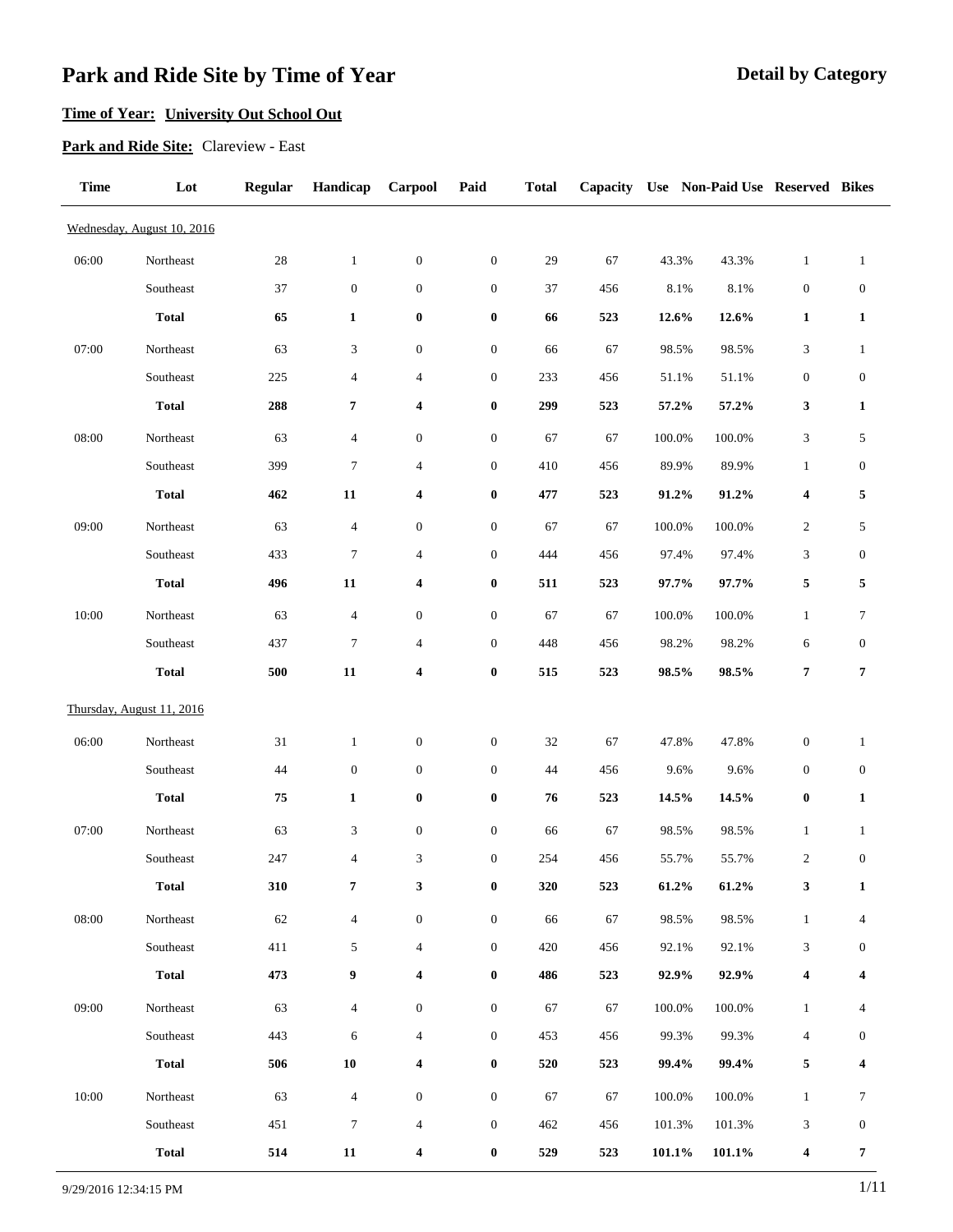### **Time of Year: University Out School Out**

**Park and Ride Site:** Clareview - West

| <b>Time</b> | Lot                        | <b>Regular</b> | Handicap                    | Carpool          | Paid             | <b>Total</b> | Capacity |       | Use Non-Paid Use Reserved Bikes |                  |                  |
|-------------|----------------------------|----------------|-----------------------------|------------------|------------------|--------------|----------|-------|---------------------------------|------------------|------------------|
|             | Wednesday, August 10, 2016 |                |                             |                  |                  |              |          |       |                                 |                  |                  |
| 06:00       | Northwest                  | 58             | $\boldsymbol{0}$            | $\boldsymbol{0}$ | $\boldsymbol{0}$ | 58           | 465      | 12.5% | 12.5%                           | $\boldsymbol{0}$ | $\boldsymbol{0}$ |
|             | Southwest                  | $\,8\,$        | $\boldsymbol{0}$            | $\boldsymbol{0}$ | $\mathfrak{Z}$   | 11           | 405      | 2.7%  | 4.7%                            | $\mathbf{1}$     | $\boldsymbol{0}$ |
|             | <b>Total</b>               | 66             | $\boldsymbol{0}$            | $\bf{0}$         | 3                | 69           | 870      | 7.9%  | 10.4%                           | $\mathbf{1}$     | $\bf{0}$         |
| 07:00       | Northwest                  | 289            | $\boldsymbol{2}$            | $\boldsymbol{0}$ | $\boldsymbol{0}$ | 291          | 465      | 62.6% | 62.6%                           | $\boldsymbol{0}$ | $\boldsymbol{0}$ |
|             | Southwest                  | 73             | $\boldsymbol{2}$            | $\boldsymbol{0}$ | 17               | 92           | 405      | 22.7% | 43.9%                           | 2                | $\boldsymbol{0}$ |
|             | <b>Total</b>               | 362            | 4                           | $\boldsymbol{0}$ | 17               | 383          | 870      | 44.0% | 57.5%                           | $\boldsymbol{2}$ | $\bf{0}$         |
| 08:00       | Northwest                  | 448            | $\boldsymbol{2}$            | $\boldsymbol{0}$ | $\boldsymbol{0}$ | 450          | 465      | 96.8% | 96.8%                           | $\boldsymbol{0}$ | $\boldsymbol{0}$ |
|             | Southwest                  | 144            | 6                           | $\boldsymbol{0}$ | 90               | 240          | 405      | 59.3% | 87.7%                           | $\mathbf{1}$     | $\boldsymbol{0}$ |
|             | <b>Total</b>               | 592            | 8                           | $\boldsymbol{0}$ | 90               | 690          | 870      | 79.3% | 94.3%                           | $\mathbf{1}$     | $\boldsymbol{0}$ |
| 09:00       | Northwest                  | 461            | $\overline{c}$              | $\boldsymbol{0}$ | $\boldsymbol{0}$ | 463          | 465      | 99.6% | 99.6%                           | $\boldsymbol{0}$ | $\boldsymbol{0}$ |
|             | Southwest                  | 158            | 7                           | $\boldsymbol{0}$ | 117              | 282          | 405      | 69.6% | 96.5%                           | 2                | $\mathbf{1}$     |
|             | <b>Total</b>               | 619            | 9                           | $\boldsymbol{0}$ | 117              | 745          | 870      | 85.6% | 98.7%                           | 2                | 1                |
| 10:00       | Northwest                  | 460            | $\mathfrak{2}$              | $\boldsymbol{0}$ | $\boldsymbol{0}$ | 462          | 465      | 99.4% | 99.4%                           | $\boldsymbol{0}$ | $\boldsymbol{0}$ |
|             | Southwest                  | 163            | 7                           | $\boldsymbol{0}$ | 120              | 290          | 405      | 71.6% | 99.4%                           | $\overline{c}$   | $\boldsymbol{0}$ |
|             | <b>Total</b>               | 623            | 9                           | $\boldsymbol{0}$ | 120              | 752          | 870      | 86.4% | 99.4%                           | $\boldsymbol{2}$ | $\bf{0}$         |
|             | Thursday, August 11, 2016  |                |                             |                  |                  |              |          |       |                                 |                  |                  |
| 06:00       | Northwest                  | 59             | $\boldsymbol{0}$            | $\boldsymbol{0}$ | $\boldsymbol{0}$ | 59           | 465      | 12.7% | 12.7%                           | $\boldsymbol{0}$ | $\boldsymbol{0}$ |
|             | Southwest                  | 6              | $\boldsymbol{0}$            | $\boldsymbol{0}$ | $\mathbf{1}$     | 7            | 405      | 1.7%  | 3.5%                            | 2                | $\boldsymbol{0}$ |
|             | <b>Total</b>               | 65             | $\boldsymbol{0}$            | $\boldsymbol{0}$ | $\mathbf{1}$     | 66           | 870      | 7.6%  | 10.2%                           | 2                | $\bf{0}$         |
| 07:00       | Northwest                  | 276            | $\boldsymbol{2}$            | $\boldsymbol{0}$ | $\boldsymbol{0}$ | 278          | 465      | 59.8% | 59.8%                           | $\boldsymbol{0}$ | $\boldsymbol{0}$ |
|             | Southwest                  | 69             | $\mathfrak{Z}$              | $\boldsymbol{0}$ | $20\,$           | 92           | 405      | 22.7% | 42.1%                           | 3                | $\boldsymbol{0}$ |
|             | <b>Total</b>               | 345            | 5                           | $\boldsymbol{0}$ | ${\bf 20}$       | 370          | 870      | 42.5% | 55.0%                           | 3                | $\bf{0}$         |
| 08:00       | Northwest                  | 433            | $\ensuremath{\mathfrak{Z}}$ | $\boldsymbol{0}$ | $\boldsymbol{0}$ | 436          | 465      | 93.8% | 93.8%                           | $\boldsymbol{0}$ | $\mathbf{0}$     |
|             | Southwest                  | 139            | 5                           | $\boldsymbol{0}$ | 92               | 236          | 405      | 58.3% | 84.2%                           | $\overline{2}$   | $\mathbf{0}$     |
|             | <b>Total</b>               | 572            | 8                           | $\boldsymbol{0}$ | 92               | 672          | 870      | 77.2% | 91.2%                           | 2                | $\bf{0}$         |
| 09:00       | Northwest                  | 454            | 3                           | $\boldsymbol{0}$ | $\boldsymbol{0}$ | 457          | 465      | 98.3% | 98.3%                           | $\boldsymbol{0}$ | $\boldsymbol{0}$ |
|             | Southwest                  | 149            | $\sqrt{5}$                  | $\boldsymbol{0}$ | 118              | 272          | 405      | 67.2% | 90.1%                           | $\overline{2}$   | 1                |
|             | <b>Total</b>               | 603            | 8                           | $\boldsymbol{0}$ | 118              | 729          | 870      | 83.8% | 96.1%                           | $\boldsymbol{2}$ | 1                |
| $10:00$     | Northwest                  | 455            | 3                           | $\boldsymbol{0}$ | $\boldsymbol{0}$ | 458          | 465      | 98.5% | 98.5%                           | $\boldsymbol{0}$ | $\boldsymbol{0}$ |
|             | Southwest                  | 147            | 6                           | $\boldsymbol{0}$ | 122              | 275          | 405      | 67.9% | 89.5%                           | $\overline{c}$   | $\mathbf{1}$     |
|             | <b>Total</b>               | 602            | 9                           | $\boldsymbol{0}$ | 122              | 733          | 870      | 84.3% | 96.1%                           | $\boldsymbol{2}$ | 1                |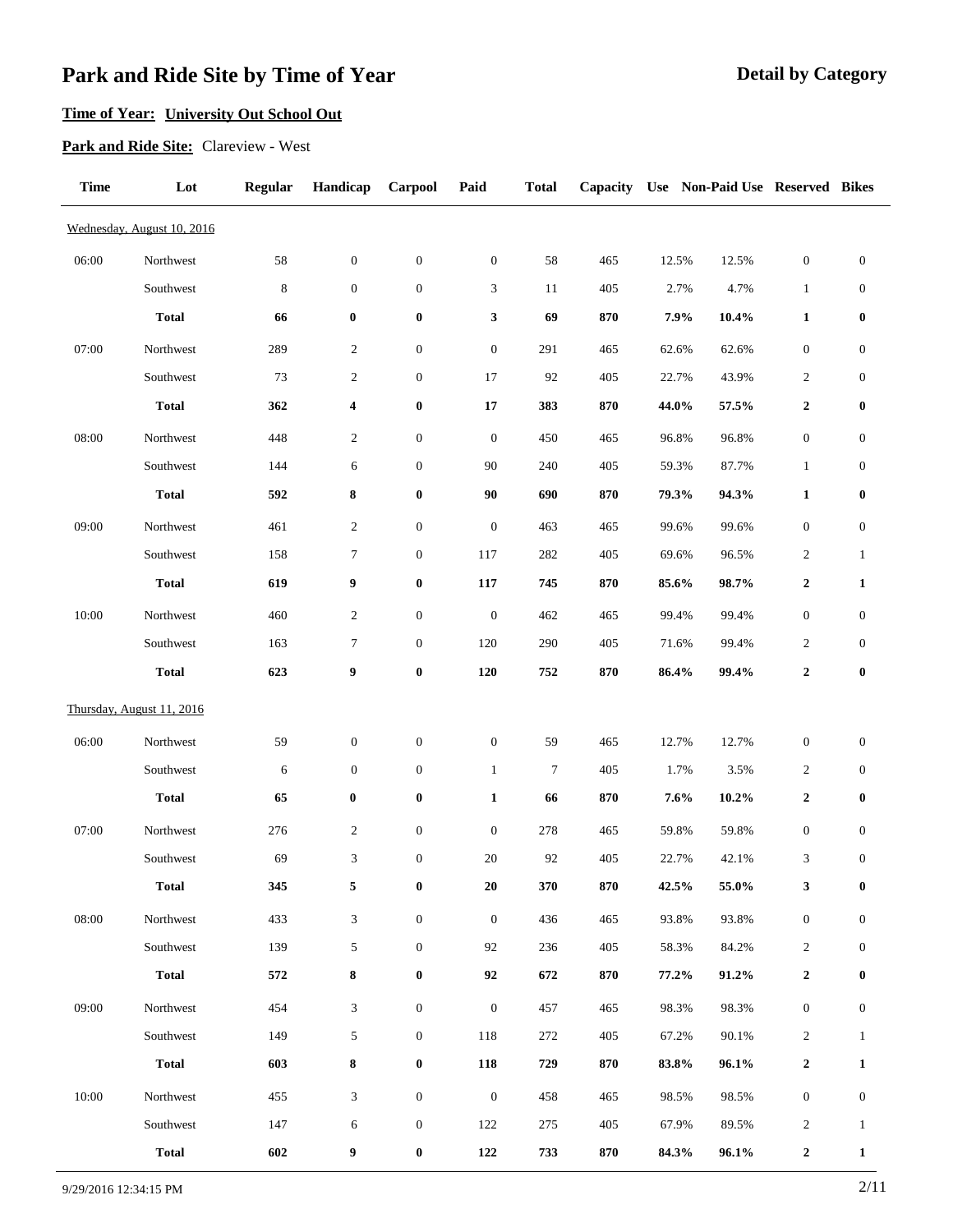### **Time of Year: University Out School Out**

#### **Park and Ride Site:** Belvedere

| <b>Time</b> | Lot                        | <b>Regular</b> | Handicap         | Carpool          | Paid             | <b>Total</b> | Capacity |       | Use Non-Paid Use Reserved Bikes |                  |                  |
|-------------|----------------------------|----------------|------------------|------------------|------------------|--------------|----------|-------|---------------------------------|------------------|------------------|
|             | Wednesday, August 10, 2016 |                |                  |                  |                  |              |          |       |                                 |                  |                  |
| 06:00       | Northwest                  | 7              | $\boldsymbol{0}$ | $\boldsymbol{0}$ | $\boldsymbol{0}$ | $\tau$       | 115      | 6.1%  | 10.8%                           | $\boldsymbol{0}$ | $\mathbf{0}$     |
|             | South Gravel               | 5              | $\boldsymbol{0}$ | $\boldsymbol{0}$ | $\boldsymbol{0}$ | 5            | 143      | 3.5%  | 3.5%                            | $\boldsymbol{0}$ | $\boldsymbol{0}$ |
|             | Northeast                  | 15             | 1                | $\overline{c}$   | $\boldsymbol{0}$ | 18           | 503      | 3.6%  | 3.6%                            | $\boldsymbol{0}$ | $\boldsymbol{0}$ |
|             | <b>Total</b>               | 27             | $\mathbf{1}$     | $\boldsymbol{2}$ | $\bf{0}$         | 30           | 761      | 3.9%  | 4.2%                            | $\bf{0}$         | $\bf{0}$         |
| 07:00       | Northwest                  | 54             | 1                | $\boldsymbol{0}$ | 5                | 60           | 115      | 52.2% | 84.6%                           | 5                | $\boldsymbol{0}$ |
|             | South Gravel               | 31             | $\boldsymbol{0}$ | $\boldsymbol{0}$ | $\boldsymbol{0}$ | 31           | 143      | 21.7% | 21.7%                           | $\boldsymbol{0}$ | $\boldsymbol{0}$ |
|             | Northeast                  | 96             | 3                | 5                | $\mathbf{0}$     | 104          | 503      | 20.7% | 20.7%                           | $\boldsymbol{0}$ | $\boldsymbol{0}$ |
|             | <b>Total</b>               | 181            | 4                | 5                | 5                | 195          | 761      | 25.6% | 26.7%                           | 5                | $\bf{0}$         |
| 08:00       | Northwest                  | 58             | $\overline{2}$   | $\boldsymbol{0}$ | 14               | 74           | 115      | 64.3% | 92.3%                           | $\boldsymbol{0}$ | $\boldsymbol{0}$ |
|             | South Gravel               | 108            | $\boldsymbol{0}$ | $\boldsymbol{0}$ | $\boldsymbol{0}$ | 108          | 143      | 75.5% | 75.5%                           | $\boldsymbol{0}$ | $\boldsymbol{0}$ |
|             | Northeast                  | 338            | 9                | 5                | $\boldsymbol{0}$ | 352          | 503      | 70.0% | 70.0%                           | $\boldsymbol{0}$ | $\boldsymbol{0}$ |
|             | <b>Total</b>               | 504            | 11               | 5                | 14               | 534          | 761      | 70.2% | 73.1%                           | $\bf{0}$         | $\bf{0}$         |
| 09:00       | Northwest                  | 59             | $\sqrt{2}$       | $\boldsymbol{0}$ | 29               | 90           | 115      | 78.3% | 93.8%                           | 3                | $\boldsymbol{0}$ |
|             | South Gravel               | 115            | $\boldsymbol{0}$ | $\boldsymbol{0}$ | $\boldsymbol{0}$ | 115          | 143      | 80.4% | 80.4%                           | $\boldsymbol{0}$ | $\boldsymbol{0}$ |
|             | Northeast                  | 403            | 9                | 5                | $\boldsymbol{0}$ | 417          | 503      | 82.9% | 82.9%                           | $\mathbf{1}$     | $\boldsymbol{0}$ |
|             | <b>Total</b>               | 577            | 11               | 5                | 29               | 622          | 761      | 81.7% | 83.4%                           | 4                | $\bf{0}$         |
| 10:00       | Northwest                  | 59             | $\overline{2}$   | $\boldsymbol{0}$ | 29               | 90           | 115      | 78.3% | 93.8%                           | $\boldsymbol{0}$ | $\boldsymbol{0}$ |
|             | South Gravel               | 118            | $\boldsymbol{0}$ | $\boldsymbol{0}$ | $\boldsymbol{0}$ | 118          | 143      | 82.5% | 82.5%                           | $\boldsymbol{0}$ | $\boldsymbol{0}$ |
|             | Northeast                  | 430            | 9                | 5                | $\mathbf{0}$     | 444          | 503      | 88.3% | 88.3%                           | $\boldsymbol{0}$ | $\boldsymbol{0}$ |
|             | <b>Total</b>               | 607            | 11               | 5                | 29               | 652          | 761      | 85.7% | 87.6%                           | $\bf{0}$         | $\bf{0}$         |
|             | Thursday, August 11, 2016  |                |                  |                  |                  |              |          |       |                                 |                  |                  |
| 06:00       | Northwest                  | 7              | $\boldsymbol{0}$ | $\boldsymbol{0}$ | $\mathbf{1}$     | $\,8\,$      | 115      | 7.0%  | 10.8%                           | $\boldsymbol{0}$ | $\mathbf{0}$     |
|             | South Gravel               | $\,8\,$        | $\boldsymbol{0}$ | $\boldsymbol{0}$ | $\boldsymbol{0}$ | $\bf 8$      | 143      | 5.6%  | 5.6%                            | $\boldsymbol{0}$ | $\boldsymbol{0}$ |
|             | Northeast                  | 13             | $\mathbf{1}$     | $\mathbf{1}$     | $\boldsymbol{0}$ | 15           | 503      | 3.0%  | 3.0%                            | $\boldsymbol{0}$ | $\boldsymbol{0}$ |
|             | <b>Total</b>               | ${\bf 28}$     | $\mathbf 1$      | $\mathbf{1}$     | $\mathbf{1}$     | 31           | 761      | 4.1%  | 4.2%                            | $\bf{0}$         | $\bf{0}$         |
| 07:00       | Northwest                  | 45             | $\mathbf{1}$     | $\boldsymbol{0}$ | $\boldsymbol{0}$ | 46           | 115      | 40.0% | 70.8%                           | $\overline{c}$   | $\boldsymbol{0}$ |
|             | South Gravel               | 41             | $\boldsymbol{0}$ | $\boldsymbol{0}$ | $\boldsymbol{0}$ | 41           | 143      | 28.7% | 28.7%                           | $\boldsymbol{0}$ | $\boldsymbol{0}$ |
|             | Northeast                  | 108            | $\overline{c}$   | $\overline{4}$   | $\boldsymbol{0}$ | 114          | 503      | 22.7% | 22.7%                           | $\boldsymbol{0}$ | $\boldsymbol{0}$ |
|             | <b>Total</b>               | 194            | 3                | 4                | $\bf{0}$         | 201          | 761      | 26.4% | 28.3%                           | $\boldsymbol{2}$ | $\bf{0}$         |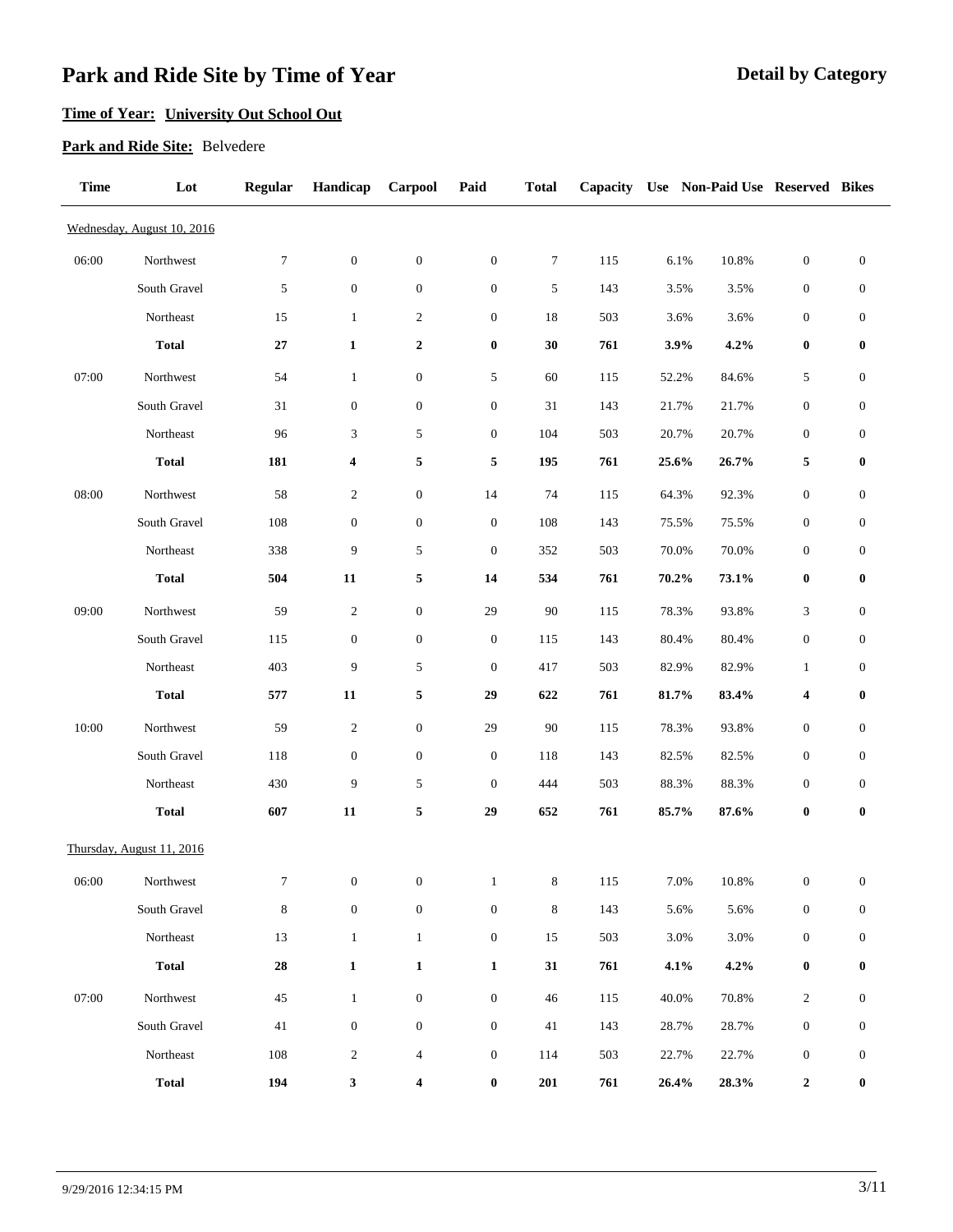### **Time of Year: University Out School Out**

#### **Park and Ride Site:** Belvedere

| <b>Time</b> | Lot          | <b>Regular</b> | Handicap         | Carpool          | Paid         | <b>Total</b> | Capacity |       |       | Use Non-Paid Use Reserved Bikes |              |
|-------------|--------------|----------------|------------------|------------------|--------------|--------------|----------|-------|-------|---------------------------------|--------------|
| 08:00       | Northwest    | 56             | $\sqrt{2}$       | $\boldsymbol{0}$ | 10           | 68           | 115      | 59.1% | 89.2% | $\sqrt{2}$                      | $\mathbf{0}$ |
|             | South Gravel | 123            | $\boldsymbol{0}$ | $\boldsymbol{0}$ | $\mathbf{0}$ | 123          | 143      | 86.0% | 86.0% | $\mathbf{0}$                    | $\mathbf{0}$ |
|             | Northeast    | 345            | 6                | 5                | $\mathbf{0}$ | 356          | 503      | 70.8% | 70.8% | $\mathbf{0}$                    | $\mathbf{0}$ |
|             | <b>Total</b> | 524            | 8                | 5                | 10           | 547          | 761      | 71.9% | 75.5% | $\mathbf{2}$                    | $\bf{0}$     |
| 09:00       | Northwest    | 58             | $\mathfrak{Z}$   | $\boldsymbol{0}$ | 27           | 88           | 115      | 76.5% | 93.8% | $\mathbf{1}$                    | $\theta$     |
|             | South Gravel | 123            | $\mathbf{0}$     | $\boldsymbol{0}$ | $\mathbf{0}$ | 123          | 143      | 86.0% | 86.0% | $\mathbf{0}$                    | $\mathbf{0}$ |
|             | Northeast    | 414            | 9                | 5                | $\mathbf{0}$ | 428          | 503      | 85.1% | 85.1% | $\mathbf{0}$                    | $\mathbf{0}$ |
|             | <b>Total</b> | 595            | 12               | $\sqrt{5}$       | 27           | 639          | 761      | 84.0% | 86.1% | $\mathbf{1}$                    | $\bf{0}$     |
| 10:00       | Northwest    | 58             | 3                | $\boldsymbol{0}$ | 27           | 88           | 115      | 76.5% | 93.8% | 1                               | $\mathbf{0}$ |
|             | South Gravel | 130            | $\boldsymbol{0}$ | $\boldsymbol{0}$ | $\mathbf{0}$ | 130          | 143      | 90.9% | 90.9% | $\mathbf{0}$                    | $\mathbf{0}$ |
|             | Northeast    | 439            | 9                | 5                | $\mathbf{0}$ | 453          | 503      | 90.1% | 90.1% | $\mathbf{0}$                    | $\mathbf{0}$ |
|             | <b>Total</b> | 627            | 12               | $\sqrt{5}$       | 27           | 671          | 761      | 88.2% | 90.6% | $\mathbf{1}$                    | $\bf{0}$     |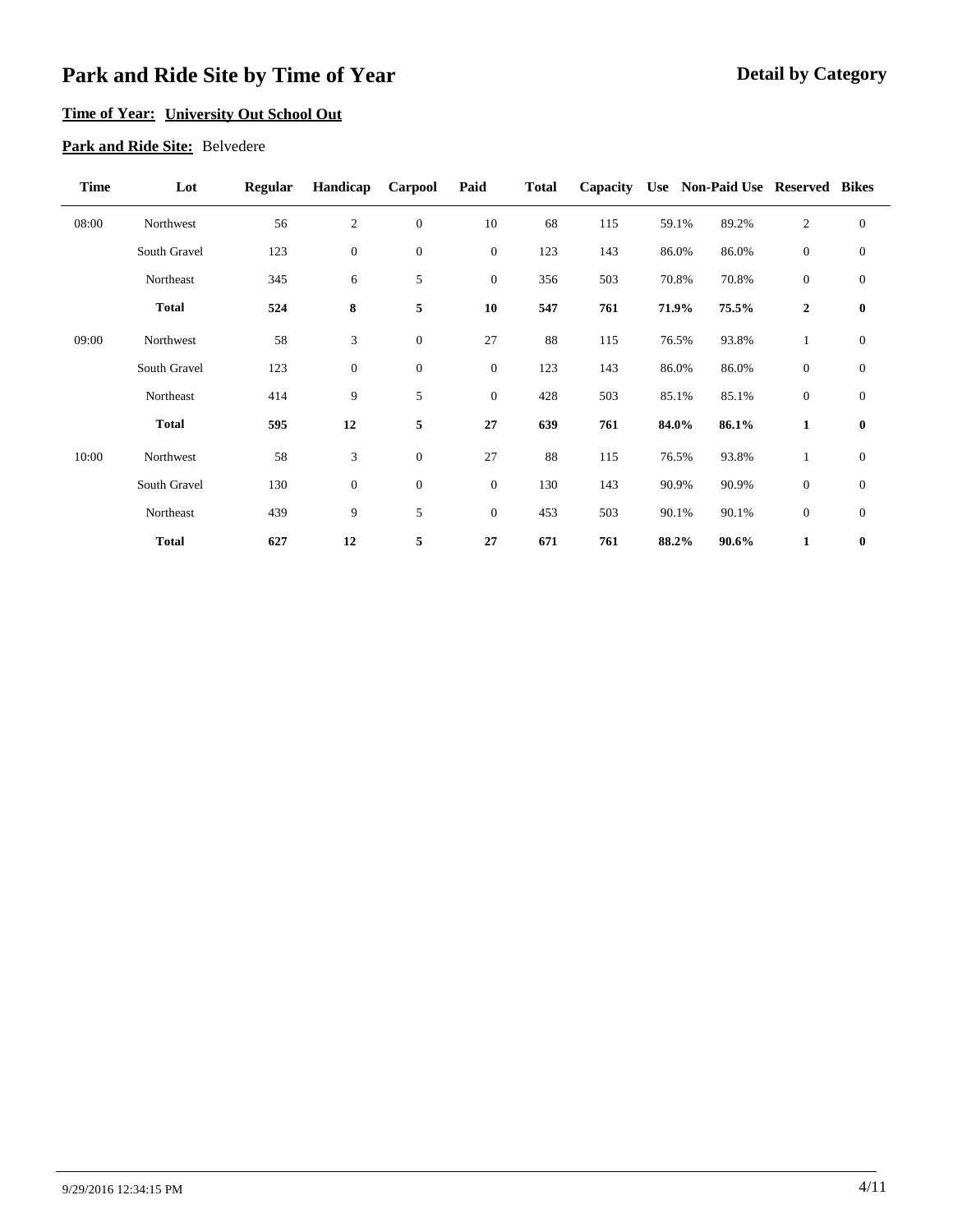### **Time of Year: University Out School Out**

#### **Park and Ride Site:** Stadium

| <b>Time</b> | Lot                        | <b>Regular</b>              | Handicap         | Carpool                     | Paid                        | <b>Total</b> |             |          | Capacity Use Non-Paid Use Reserved Bikes |                  |                  |
|-------------|----------------------------|-----------------------------|------------------|-----------------------------|-----------------------------|--------------|-------------|----------|------------------------------------------|------------------|------------------|
|             | Wednesday, August 10, 2016 |                             |                  |                             |                             |              |             |          |                                          |                  |                  |
| 06:00       | North                      | $\ensuremath{\mathfrak{Z}}$ | $\boldsymbol{0}$ | $\boldsymbol{0}$            | $\sqrt{2}$                  | $\sqrt{5}$   | 171         | 2.9%     | 2.8%                                     | $\boldsymbol{0}$ | $\boldsymbol{0}$ |
|             | South                      | 19                          | $\boldsymbol{0}$ | $\boldsymbol{0}$            | $\boldsymbol{0}$            | 19           | 349         | 5.4%     | 5.4%                                     | $\boldsymbol{0}$ | $\boldsymbol{0}$ |
|             | <b>Total</b>               | $\bf 22$                    | $\pmb{0}$        | $\boldsymbol{0}$            | $\boldsymbol{2}$            | 24           | 520         | 4.6%     | 4.8%                                     | $\boldsymbol{0}$ | $\pmb{0}$        |
| 07:00       | North                      | $38\,$                      | $\overline{4}$   | $\boldsymbol{0}$            | $\tau$                      | 49           | 171         | 28.7%    | 39.6%                                    | $\boldsymbol{0}$ | $\boldsymbol{0}$ |
|             | South                      | 86                          | $\mathbf{1}$     | $\ensuremath{\mathfrak{Z}}$ | $\boldsymbol{0}$            | 90           | 349         | 25.8%    | 25.8%                                    | $\boldsymbol{0}$ | $\boldsymbol{0}$ |
|             | <b>Total</b>               | 124                         | $\sqrt{5}$       | 3                           | $\pmb{7}$                   | 139          | 520         | 26.7%    | $29.0\%$                                 | $\boldsymbol{0}$ | $\bf{0}$         |
| 08:00       | North                      | 98                          | $\sqrt{6}$       | $\boldsymbol{0}$            | $\boldsymbol{7}$            | 111          | 171         | 64.9%    | 98.1%                                    | $\boldsymbol{0}$ | $\boldsymbol{0}$ |
|             | South                      | 199                         | $\sqrt{2}$       | $\sqrt{5}$                  | $\boldsymbol{0}$            | 206          | 349         | 59.0%    | 59.0%                                    | $\boldsymbol{0}$ | $\boldsymbol{0}$ |
|             | <b>Total</b>               | 297                         | $\bf 8$          | 5                           | $\boldsymbol{7}$            | 317          | 520         | $61.0\%$ | 68.1%                                    | $\boldsymbol{0}$ | $\boldsymbol{0}$ |
| 09:00       | North                      | 106                         | $\tau$           | $\boldsymbol{0}$            | $12\,$                      | 125          | 171         | 73.1%    | 106.6%                                   | $\boldsymbol{0}$ | $\boldsymbol{0}$ |
|             | South                      | 314                         | $\overline{c}$   | $\sqrt{5}$                  | $\boldsymbol{0}$            | 321          | 349         | 92.0%    | 92.0%                                    | $\boldsymbol{0}$ | $\boldsymbol{0}$ |
|             | <b>Total</b>               | 420                         | $\boldsymbol{9}$ | 5                           | ${\bf 12}$                  | 446          | 520         | 85.8%    | 95.4%                                    | $\boldsymbol{0}$ | $\bf{0}$         |
| 10:00       | North                      | 104                         | $\tau$           | $\boldsymbol{0}$            | $15\,$                      | 126          | 171         | 73.7%    | 104.7%                                   | $\boldsymbol{0}$ | $\boldsymbol{0}$ |
|             | $\operatorname{South}$     | 325                         | $\overline{c}$   | $\sqrt{5}$                  | $\boldsymbol{0}$            | 332          | 349         | 95.1%    | 95.1%                                    | $\boldsymbol{0}$ | $\boldsymbol{0}$ |
|             | <b>Total</b>               | 429                         | $\boldsymbol{9}$ | $\sqrt{5}$                  | 15                          | 458          | 520         | 88.1%    | 97.4%                                    | $\boldsymbol{0}$ | $\pmb{0}$        |
|             | Thursday, August 11, 2016  |                             |                  |                             |                             |              |             |          |                                          |                  |                  |
| 06:00       | North                      | 3                           | $\boldsymbol{0}$ | $\boldsymbol{0}$            | $\ensuremath{\mathfrak{Z}}$ | 6            | 171         | 3.5%     | 2.8%                                     | $\boldsymbol{0}$ | $\boldsymbol{0}$ |
|             | South                      | 14                          | $\boldsymbol{0}$ | $\boldsymbol{0}$            | $\boldsymbol{0}$            | 14           | 349         | 4.0%     | 4.0%                                     | $\boldsymbol{0}$ | $\boldsymbol{0}$ |
|             | <b>Total</b>               | ${\bf 17}$                  | $\pmb{0}$        | $\boldsymbol{0}$            | $\mathbf{3}$                | ${\bf 20}$   | 520         | 3.8%     | 3.7%                                     | $\pmb{0}$        | $\pmb{0}$        |
| 07:00       | $\operatorname{North}$     | 34                          | $\overline{4}$   | $\boldsymbol{0}$            | $\tau$                      | 45           | 171         | 26.3%    | 35.8%                                    | $\boldsymbol{0}$ | $\boldsymbol{0}$ |
|             | South                      | 49                          | $\boldsymbol{0}$ | $\ensuremath{\mathfrak{Z}}$ | $\boldsymbol{0}$            | 52           | 349         | 14.9%    | 14.9%                                    | $\boldsymbol{0}$ | $\boldsymbol{0}$ |
|             | <b>Total</b>               | 83                          | 4                | 3                           | $\pmb{7}$                   | 97           | ${\bf 520}$ | $18.7\%$ | 19.8%                                    | $\boldsymbol{0}$ | $\bf{0}$         |
| 08:00       | North                      | $88\,$                      | $\sqrt{5}$       | $\boldsymbol{0}$            | $12\,$                      | 105          | 171         | 61.4%    | 87.7%                                    | $\boldsymbol{0}$ | $\mathbf{0}$     |
|             | South                      | 160                         | $\sqrt{2}$       | $\sqrt{5}$                  | $\boldsymbol{0}$            | 167          | 349         | 47.9%    | 47.9%                                    | $\boldsymbol{0}$ | $\boldsymbol{0}$ |
|             | <b>Total</b>               | 248                         | $\pmb{7}$        | 5                           | $\bf{12}$                   | 272          | 520         | 52.3%    | 57.1%                                    | $\boldsymbol{0}$ | $\bf{0}$         |
| 09:00       | $\operatorname{North}$     | 104                         | $\sqrt{6}$       | $\boldsymbol{0}$            | $16\,$                      | 126          | 171         | 73.7%    | 103.8%                                   | $\mathbf{1}$     | $\boldsymbol{0}$ |
|             | South                      | 239                         | $\sqrt{2}$       | $\sqrt{5}$                  | $\boldsymbol{0}$            | 246          | 349         | 70.5%    | 70.5%                                    | $\boldsymbol{0}$ | $\boldsymbol{0}$ |
|             | <b>Total</b>               | 343                         | $\bf 8$          | 5                           | 16                          | 372          | 520         | 71.5%    | 78.2%                                    | $\mathbf{1}$     | $\bf{0}$         |
| 10:00       | North                      | 104                         | $\sqrt{6}$       | $\boldsymbol{0}$            | $17\,$                      | 127          | 171         | 74.3%    | 103.8%                                   | $\sqrt{2}$       | $\boldsymbol{0}$ |
|             | South                      | 253                         | $\sqrt{2}$       | $\sqrt{5}$                  | $\boldsymbol{0}$            | 260          | 349         | 74.5%    | 74.5%                                    | $\mathbf{1}$     | $\boldsymbol{0}$ |
|             | <b>Total</b>               | 357                         | $\bf 8$          | 5                           | $\bf 17$                    | 387          | 520         | 74.4%    | 81.3%                                    | 3                | $\bf{0}$         |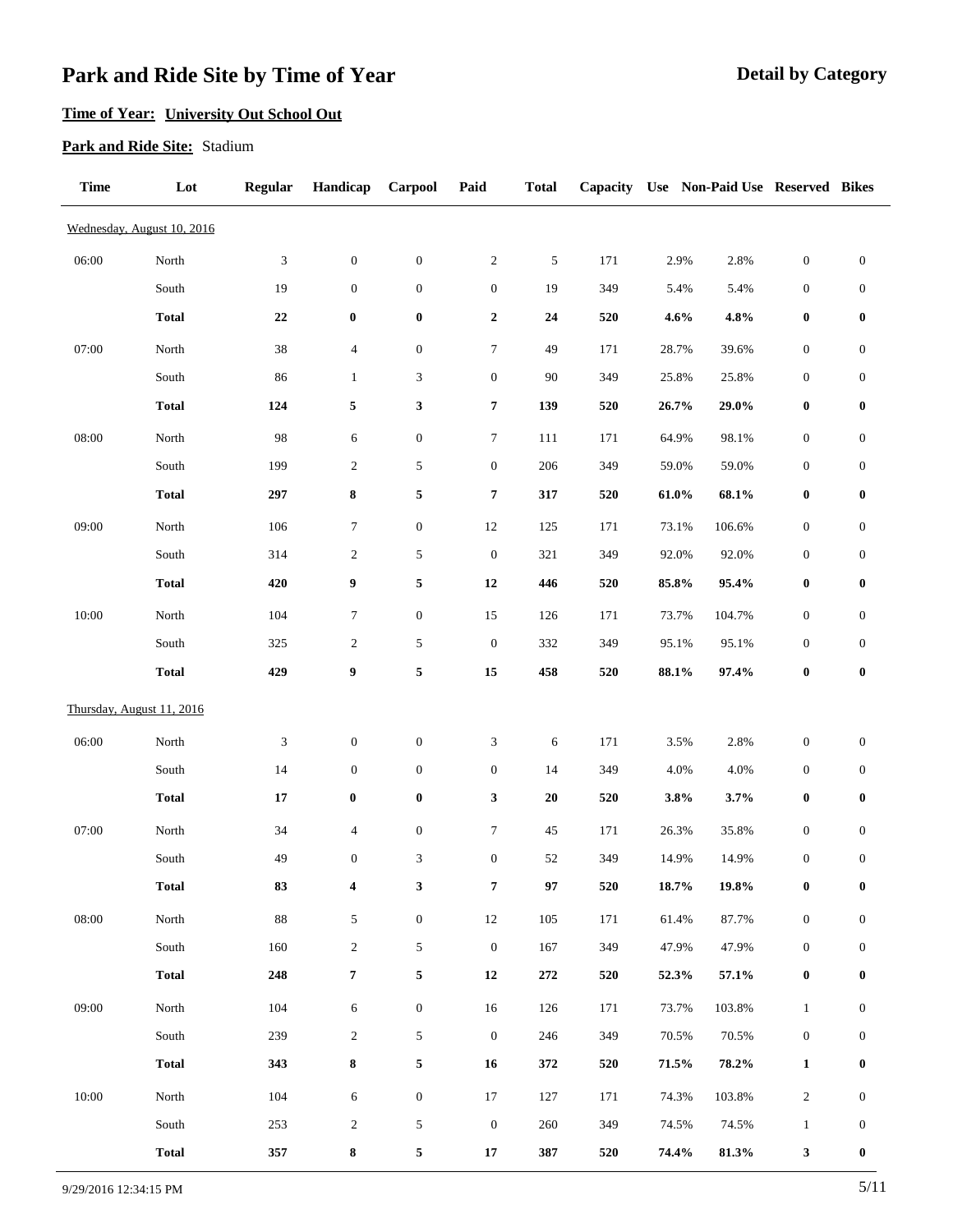### **Time of Year: University Out School Out**

#### **Park and Ride Site:** Century Park

| <b>Time</b> | Lot                        | <b>Regular</b>   | Handicap         | Carpool          | Paid             | <b>Total</b>     | Capacity |         | Use Non-Paid Use Reserved Bikes |                  |                  |
|-------------|----------------------------|------------------|------------------|------------------|------------------|------------------|----------|---------|---------------------------------|------------------|------------------|
|             | Wednesday, August 10, 2016 |                  |                  |                  |                  |                  |          |         |                                 |                  |                  |
| 06:00       | Northwest                  | $\boldsymbol{0}$ | $\boldsymbol{0}$ | $\boldsymbol{0}$ | $\mathbf{1}$     | $\mathbf{1}$     | 151      | 0.7%    |                                 | $\boldsymbol{0}$ | $\boldsymbol{0}$ |
|             | Northeast                  | $\boldsymbol{0}$ | $\boldsymbol{0}$ | $\boldsymbol{0}$ | $\boldsymbol{0}$ | $\boldsymbol{0}$ | 35       | 0.0%    |                                 | $\boldsymbol{0}$ | $\boldsymbol{0}$ |
|             | Gravel                     | 159              | $\boldsymbol{0}$ | $\boldsymbol{0}$ | $\mathbf{0}$     | 159              | 1116     | 14.2%   | 14.2%                           | 5                | $\boldsymbol{0}$ |
|             | South (Handicap)           | $\boldsymbol{0}$ | $\mathbf{1}$     | $\boldsymbol{0}$ | $\boldsymbol{0}$ | $\mathbf{1}$     | 21       | 4.8%    | 4.8%                            | $\boldsymbol{0}$ | 7                |
|             | <b>Total</b>               | 159              | $\mathbf{1}$     | $\bf{0}$         | $\mathbf{1}$     | 161              | 1323     | 12.2%   | 14.1%                           | 5                | 7                |
| 07:00       | Northwest                  | $\boldsymbol{0}$ | $\boldsymbol{0}$ | $\boldsymbol{0}$ | 9                | 9                | 151      | 6.0%    |                                 | $\boldsymbol{0}$ | $\boldsymbol{0}$ |
|             | Northeast                  | $\boldsymbol{0}$ | $\boldsymbol{0}$ | $\boldsymbol{0}$ | $\boldsymbol{0}$ | $\boldsymbol{0}$ | 35       | 0.0%    |                                 | $\boldsymbol{0}$ | $\boldsymbol{0}$ |
|             | Gravel                     | 760              | $\boldsymbol{0}$ | $\boldsymbol{0}$ | $\mathbf{0}$     | 760              | 1116     | 68.1%   | 68.1%                           | 5                | $\boldsymbol{0}$ |
|             | South (Handicap)           | $\boldsymbol{0}$ | 3                | $\boldsymbol{0}$ | $\mathbf{0}$     | 3                | 21       | 14.3%   | 14.3%                           | $\boldsymbol{0}$ | 7                |
|             | <b>Total</b>               | 760              | $\mathbf{3}$     | $\bf{0}$         | 9                | 772              | 1323     | 58.4%   | 67.1%                           | 5                | 7                |
| 08:00       | Northwest                  | $\boldsymbol{0}$ | $\boldsymbol{0}$ | $\boldsymbol{0}$ | 77               | 77               | 151      | 51.0%   |                                 | $\boldsymbol{0}$ | $\boldsymbol{0}$ |
|             | Northeast                  | $\boldsymbol{0}$ | $\boldsymbol{0}$ | $\boldsymbol{0}$ | $\boldsymbol{0}$ | $\boldsymbol{0}$ | 35       | 0.0%    |                                 | $\boldsymbol{0}$ | $\boldsymbol{0}$ |
|             | Gravel                     | 1098             | $\boldsymbol{0}$ | $\boldsymbol{0}$ | $\boldsymbol{0}$ | 1098             | 1116     | 98.4%   | 98.4%                           | $\,$ 8 $\,$      | $\boldsymbol{0}$ |
|             | South (Handicap)           | $\boldsymbol{0}$ | 8                | $\boldsymbol{0}$ | $\boldsymbol{0}$ | 8                | 21       | 38.1%   | 38.1%                           | $\boldsymbol{0}$ | $8\phantom{1}$   |
|             | <b>Total</b>               | 1098             | 8                | $\bf{0}$         | 77               | 1183             | 1323     | 89.4%   | 97.3%                           | 8                | 8                |
| 09:00       | Northwest                  | $\boldsymbol{0}$ | $\boldsymbol{0}$ | $\boldsymbol{0}$ | 109              | 109              | 151      | 72.2%   |                                 | $\boldsymbol{0}$ | $\boldsymbol{0}$ |
|             | Northeast                  | $\boldsymbol{0}$ | $\boldsymbol{0}$ | $\boldsymbol{0}$ | $\boldsymbol{0}$ | $\boldsymbol{0}$ | 35       | 0.0%    |                                 | $\boldsymbol{0}$ | $\boldsymbol{0}$ |
|             | Gravel                     | 1098             | $\boldsymbol{0}$ | $\boldsymbol{0}$ | $\mathbf{0}$     | 1098             | 1116     | 98.4%   | 98.4%                           | 7                | $\boldsymbol{0}$ |
|             | South (Handicap)           | $\boldsymbol{0}$ | 11               | $\boldsymbol{0}$ | $\boldsymbol{0}$ | 11               | 21       | 52.4%   | 52.4%                           | $\boldsymbol{0}$ | 15               |
|             | <b>Total</b>               | 1098             | ${\bf 11}$       | $\bf{0}$         | 109              | 1218             | 1323     | 92.1%   | 97.5%                           | 7                | 15               |
| 10:00       | Northwest                  | $\boldsymbol{0}$ | $\boldsymbol{0}$ | $\boldsymbol{0}$ | 124              | 124              | 151      | 82.1%   |                                 | $\boldsymbol{0}$ | $\boldsymbol{0}$ |
|             | Northeast                  | $\boldsymbol{0}$ | $\boldsymbol{0}$ | $\boldsymbol{0}$ | $\mathbf{0}$     | $\mathbf{0}$     | 35       | 0.0%    |                                 | $\boldsymbol{0}$ | $\mathbf{0}$     |
|             | Gravel                     | 1098             | $\boldsymbol{0}$ | $\boldsymbol{0}$ | $\boldsymbol{0}$ | 1098             | 1116     | 98.4%   | 98.4%                           | $\epsilon$       | $\boldsymbol{0}$ |
|             | South (Handicap)           | $\boldsymbol{0}$ | 13               | $\boldsymbol{0}$ | $\boldsymbol{0}$ | 13               | $21\,$   | 61.9%   | 61.9%                           | $\mathbf{1}$     | 17               |
|             | <b>Total</b>               | 1098             | 13               | $\pmb{0}$        | 124              | 1235             | 1323     | 93.3%   | $97.7\%$                        | 7                | ${\bf 17}$       |
|             | Thursday, August 11, 2016  |                  |                  |                  |                  |                  |          |         |                                 |                  |                  |
| 06:00       | Northwest                  | $\boldsymbol{0}$ | $\boldsymbol{0}$ | $\boldsymbol{0}$ | $\sqrt{2}$       | $\sqrt{2}$       | 151      | 1.3%    |                                 | $\boldsymbol{0}$ | $\boldsymbol{0}$ |
|             | Northeast                  | $\boldsymbol{0}$ | $\boldsymbol{0}$ | $\boldsymbol{0}$ | $\boldsymbol{0}$ | $\boldsymbol{0}$ | 35       | $0.0\%$ |                                 | $\boldsymbol{0}$ | $\boldsymbol{0}$ |
|             | Gravel                     | $181\,$          | $\boldsymbol{0}$ | $\boldsymbol{0}$ | $\boldsymbol{0}$ | 181              | 1116     | 16.2%   | 16.2%                           | $\overline{c}$   | $\boldsymbol{0}$ |
|             | South (Handicap)           | $\boldsymbol{0}$ | $\mathbf{1}$     | $\boldsymbol{0}$ | $\boldsymbol{0}$ | $\mathbf{1}$     | $21\,$   | 4.8%    | 4.8%                            | $\boldsymbol{0}$ | $\tau$           |
|             | <b>Total</b>               | 181              | $\mathbf 1$      | $\pmb{0}$        | $\boldsymbol{2}$ | 184              | 1323     | 13.9%   | 16.0%                           | $\mathbf 2$      | 7                |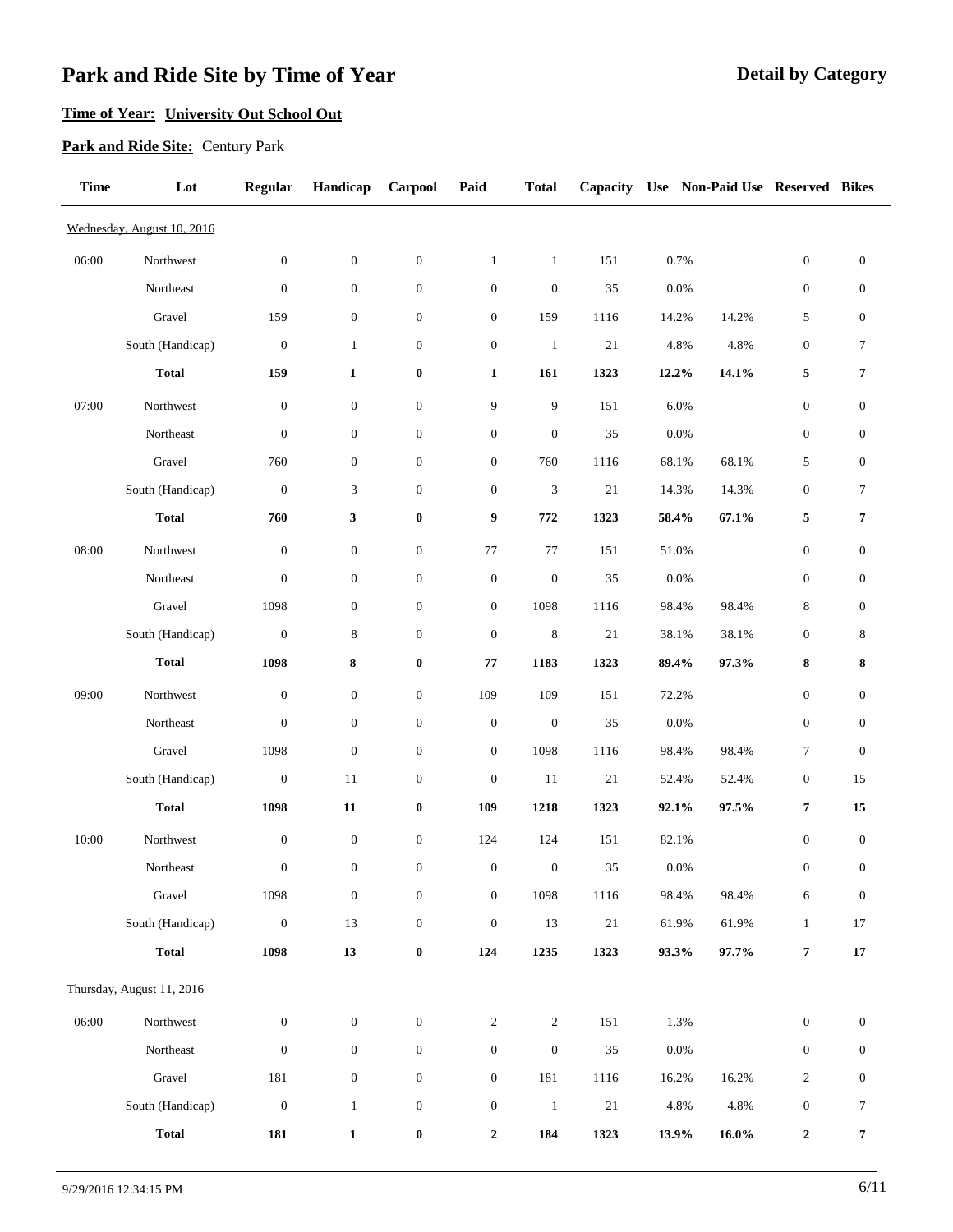### **Time of Year: University Out School Out**

#### **Park and Ride Site:** Century Park

| <b>Time</b> | Lot              | Regular          | Handicap         | Carpool          | Paid             | <b>Total</b>     | Capacity |       | Use Non-Paid Use Reserved Bikes |                  |                  |
|-------------|------------------|------------------|------------------|------------------|------------------|------------------|----------|-------|---------------------------------|------------------|------------------|
| 07:00       | Northwest        | $\boldsymbol{0}$ | $\overline{0}$   | $\boldsymbol{0}$ | $\,$ 8 $\,$      | $\,8\,$          | 151      | 5.3%  |                                 | $\boldsymbol{0}$ | $\boldsymbol{0}$ |
|             | Northeast        | $\boldsymbol{0}$ | $\boldsymbol{0}$ | $\boldsymbol{0}$ | $\boldsymbol{0}$ | $\boldsymbol{0}$ | 35       | 0.0%  |                                 | $\boldsymbol{0}$ | $\boldsymbol{0}$ |
|             | Gravel           | 728              | $\boldsymbol{0}$ | $\boldsymbol{0}$ | $\boldsymbol{0}$ | 728              | 1116     | 65.2% | 65.2%                           | 6                | $\boldsymbol{0}$ |
|             | South (Handicap) | $\boldsymbol{0}$ | 3                | $\boldsymbol{0}$ | $\boldsymbol{0}$ | 3                | 21       | 14.3% | 14.3%                           | $\mathbf{1}$     | 8                |
|             | <b>Total</b>     | 728              | 3                | $\pmb{0}$        | 8                | 739              | 1323     | 55.9% | 64.3%                           | $\pmb{7}$        | 8                |
| 08:00       | Northwest        | $\boldsymbol{0}$ | $\boldsymbol{0}$ | $\boldsymbol{0}$ | 74               | 74               | 151      | 49.0% |                                 | $\mathbf{0}$     | $\mathbf{0}$     |
|             | Northeast        | $\boldsymbol{0}$ | $\overline{0}$   | $\boldsymbol{0}$ | $\boldsymbol{0}$ | $\mathbf{0}$     | 35       | 0.0%  |                                 | $\theta$         | $\mathbf{0}$     |
|             | Gravel           | 1094             | $\boldsymbol{0}$ | $\boldsymbol{0}$ | $\boldsymbol{0}$ | 1094             | 1116     | 98.0% | 98.0%                           | 9                | $\boldsymbol{0}$ |
|             | South (Handicap) | $\boldsymbol{0}$ | 6                | $\boldsymbol{0}$ | $\boldsymbol{0}$ | 6                | 21       | 28.6% | 28.6%                           | $\mathbf{1}$     | 11               |
|             | <b>Total</b>     | 1094             | 6                | $\boldsymbol{0}$ | 74               | 1174             | 1323     | 88.7% | 96.7%                           | 10               | 11               |
| 09:00       | Northwest        | $\boldsymbol{0}$ | $\boldsymbol{0}$ | $\boldsymbol{0}$ | 122              | 122              | 151      | 80.8% |                                 | $\boldsymbol{0}$ | $\boldsymbol{0}$ |
|             | Northeast        | $\boldsymbol{0}$ | $\boldsymbol{0}$ | $\boldsymbol{0}$ | $\boldsymbol{0}$ | $\mathbf{0}$     | 35       | 0.0%  |                                 | $\boldsymbol{0}$ | $\mathbf{0}$     |
|             | Gravel           | 1094             | $\boldsymbol{0}$ | $\boldsymbol{0}$ | $\boldsymbol{0}$ | 1094             | 1116     | 98.0% | 98.0%                           | 6                | $\mathbf{0}$     |
|             | South (Handicap) | $\boldsymbol{0}$ | 9                | $\boldsymbol{0}$ | $\boldsymbol{0}$ | 9                | 21       | 42.9% | 42.9%                           | $\mathbf{0}$     | 16               |
|             | <b>Total</b>     | 1094             | 9                | $\pmb{0}$        | 122              | 1225             | 1323     | 92.6% | 97.0%                           | 6                | 16               |
| 10:00       | Northwest        | $\boldsymbol{0}$ | $\boldsymbol{0}$ | $\boldsymbol{0}$ | 125              | 125              | 151      | 82.8% |                                 | $\boldsymbol{0}$ | $\mathbf{0}$     |
|             | Northeast        | $\boldsymbol{0}$ | $\boldsymbol{0}$ | $\boldsymbol{0}$ | $\boldsymbol{0}$ | $\boldsymbol{0}$ | 35       | 0.0%  |                                 | $\mathbf{0}$     | $\mathbf{0}$     |
|             | Gravel           | 1094             | $\boldsymbol{0}$ | $\boldsymbol{0}$ | $\boldsymbol{0}$ | 1094             | 1116     | 98.0% | 98.0%                           | $\tau$           | $\theta$         |
|             | South (Handicap) | $\boldsymbol{0}$ | 11               | $\boldsymbol{0}$ | $\boldsymbol{0}$ | 11               | $21\,$   | 52.4% | 52.4%                           | $\mathbf{1}$     | 18               |
|             | <b>Total</b>     | 1094             | 11               | $\bf{0}$         | 125              | 1230             | 1323     | 93.0% | 97.2%                           | 8                | 18               |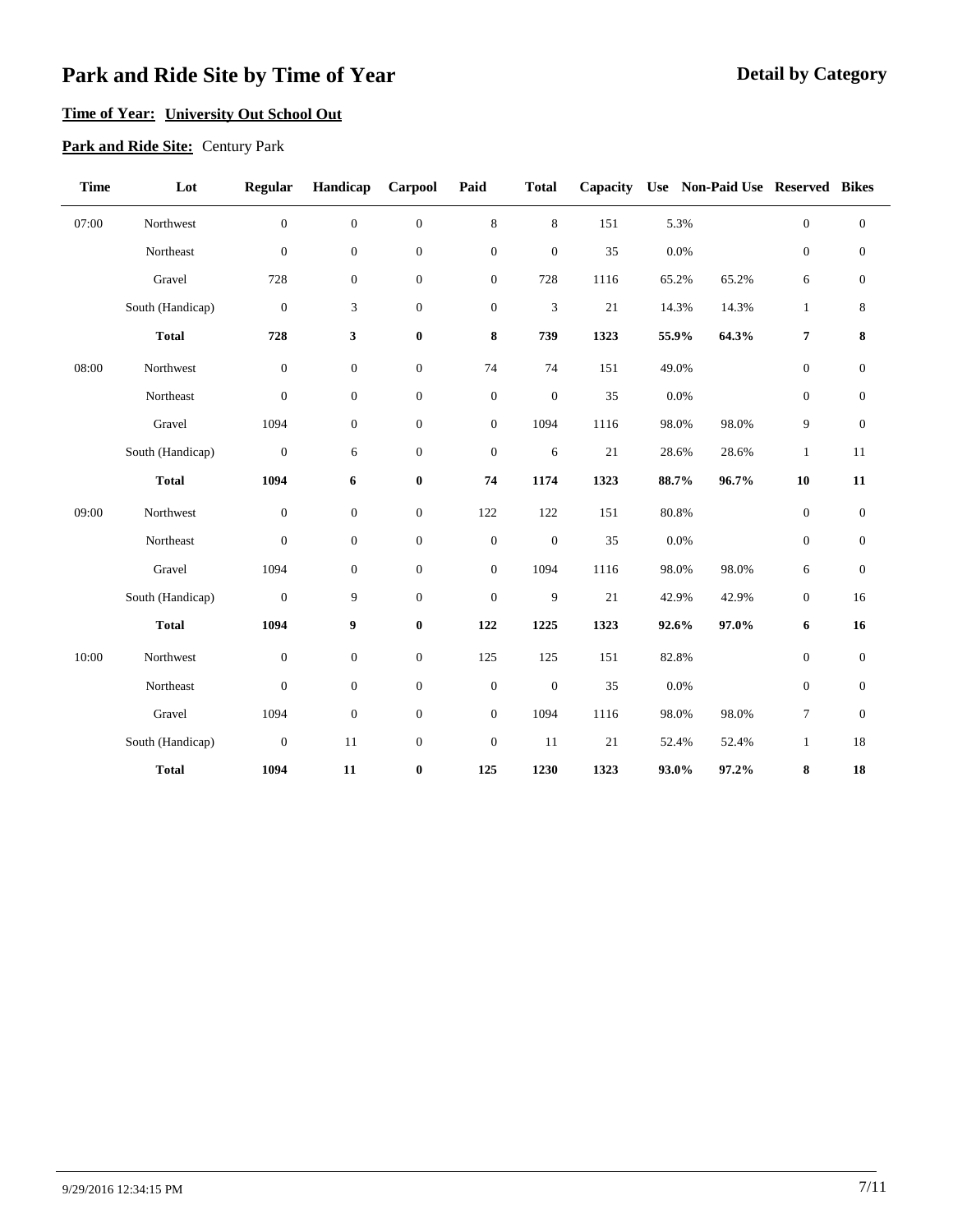### **Time of Year: University Out School Out**

#### **Park and Ride Site:** Meadows

| <b>Time</b> | Lot                        | Regular    | Handicap         | Carpool          | Paid             | <b>Total</b> | Capacity |          | Use Non-Paid Use Reserved Bikes |                  |                  |  |
|-------------|----------------------------|------------|------------------|------------------|------------------|--------------|----------|----------|---------------------------------|------------------|------------------|--|
|             | Wednesday, August 10, 2016 |            |                  |                  |                  |              |          |          |                                 |                  |                  |  |
| 06:00       | Meadows                    | 45         | $\boldsymbol{0}$ | $\boldsymbol{0}$ | $\boldsymbol{0}$ | 45           | 254      | 17.7%    | 17.7%                           | $\boldsymbol{0}$ | $\boldsymbol{0}$ |  |
|             | <b>Total</b>               | 45         | $\pmb{0}$        | $\pmb{0}$        | $\boldsymbol{0}$ | 45           | 254      | 17.7%    | 17.7%                           | $\bf{0}$         | $\boldsymbol{0}$ |  |
| 07:00       | Meadows                    | $81\,$     | $\boldsymbol{0}$ | $\boldsymbol{0}$ | $\boldsymbol{0}$ | 81           | 254      | 31.9%    | 31.9%                           | $\boldsymbol{0}$ | $\mathfrak{Z}$   |  |
|             | <b>Total</b>               | 81         | $\boldsymbol{0}$ | $\boldsymbol{0}$ | $\pmb{0}$        | 81           | 254      | 31.9%    | 31.9%                           | $\bf{0}$         | 3                |  |
| 08:00       | Meadows                    | 136        | $\boldsymbol{0}$ | $\boldsymbol{0}$ | $\boldsymbol{0}$ | 136          | 254      | 53.5%    | 53.5%                           | $\boldsymbol{0}$ | 3                |  |
|             | <b>Total</b>               | 136        | $\boldsymbol{0}$ | $\boldsymbol{0}$ | $\pmb{0}$        | 136          | 254      | 53.5%    | 53.5%                           | $\pmb{0}$        | 3                |  |
| 09:00       | Meadows                    | 150        | $\mathbf{1}$     | $\boldsymbol{0}$ | $\boldsymbol{0}$ | 151          | 254      | 59.4%    | 59.4%                           | $\boldsymbol{0}$ | 3                |  |
|             | <b>Total</b>               | 150        | $\mathbf{1}$     | $\bf{0}$         | $\pmb{0}$        | 151          | 254      | 59.4%    | 59.4%                           | $\bf{0}$         | 3                |  |
| 10:00       | Meadows                    | 145        | $\mathbf{1}$     | $\boldsymbol{0}$ | $\boldsymbol{0}$ | 146          | 254      | 57.5%    | 57.5%                           | $\boldsymbol{0}$ | 4                |  |
|             | <b>Total</b>               | 145        | $\mathbf{1}$     | $\bf{0}$         | $\pmb{0}$        | 146          | 254      | 57.5%    | 57.5%                           | $\bf{0}$         | 4                |  |
|             | Thursday, August 11, 2016  |            |                  |                  |                  |              |          |          |                                 |                  |                  |  |
| 06:00       | Meadows                    | 43         | $\boldsymbol{0}$ | $\boldsymbol{0}$ | $\boldsymbol{0}$ | 43           | 254      | 16.9%    | 16.9%                           | $\boldsymbol{0}$ | $\overline{2}$   |  |
|             | <b>Total</b>               | 43         | $\bf{0}$         | $\bf{0}$         | $\pmb{0}$        | 43           | 254      | 16.9%    | 16.9%                           | $\bf{0}$         | $\boldsymbol{2}$ |  |
| 07:00       | Meadows                    | 72         | $\boldsymbol{0}$ | $\boldsymbol{0}$ | $\boldsymbol{0}$ | $72\,$       | 254      | 28.3%    | 28.3%                           | $\mathbf{1}$     | $\overline{2}$   |  |
|             | <b>Total</b>               | ${\bf 72}$ | $\bf{0}$         | $\boldsymbol{0}$ | $\boldsymbol{0}$ | 72           | 254      | 28.3%    | 28.3%                           | $\mathbf{1}$     | $\boldsymbol{2}$ |  |
| 08:00       | Meadows                    | 123        | $\boldsymbol{0}$ | $\boldsymbol{0}$ | $\boldsymbol{0}$ | 123          | 254      | 48.4%    | 48.4%                           | $\mathbf{1}$     | 3                |  |
|             | <b>Total</b>               | 123        | $\boldsymbol{0}$ | $\boldsymbol{0}$ | $\pmb{0}$        | 123          | 254      | 48.4%    | 48.4%                           | $\mathbf{1}$     | 3                |  |
| 09:00       | Meadows                    | 131        | $\boldsymbol{0}$ | $\boldsymbol{0}$ | $\boldsymbol{0}$ | 131          | 254      | $51.6\%$ | 51.6%                           | $\boldsymbol{0}$ | 3                |  |
|             | <b>Total</b>               | 131        | $\pmb{0}$        | $\pmb{0}$        | $\boldsymbol{0}$ | 131          | 254      | 51.6%    | 51.6%                           | $\pmb{0}$        | 3                |  |
| 10:00       | Meadows                    | 132        | $\boldsymbol{0}$ | $\boldsymbol{0}$ | $\boldsymbol{0}$ | 132          | 254      | 52.0%    | 52.0%                           | $\boldsymbol{0}$ | 3                |  |
|             | <b>Total</b>               | 132        | $\bf{0}$         | $\bf{0}$         | $\bf{0}$         | 132          | 254      | 52.0%    | 52.0%                           | $\bf{0}$         | 3                |  |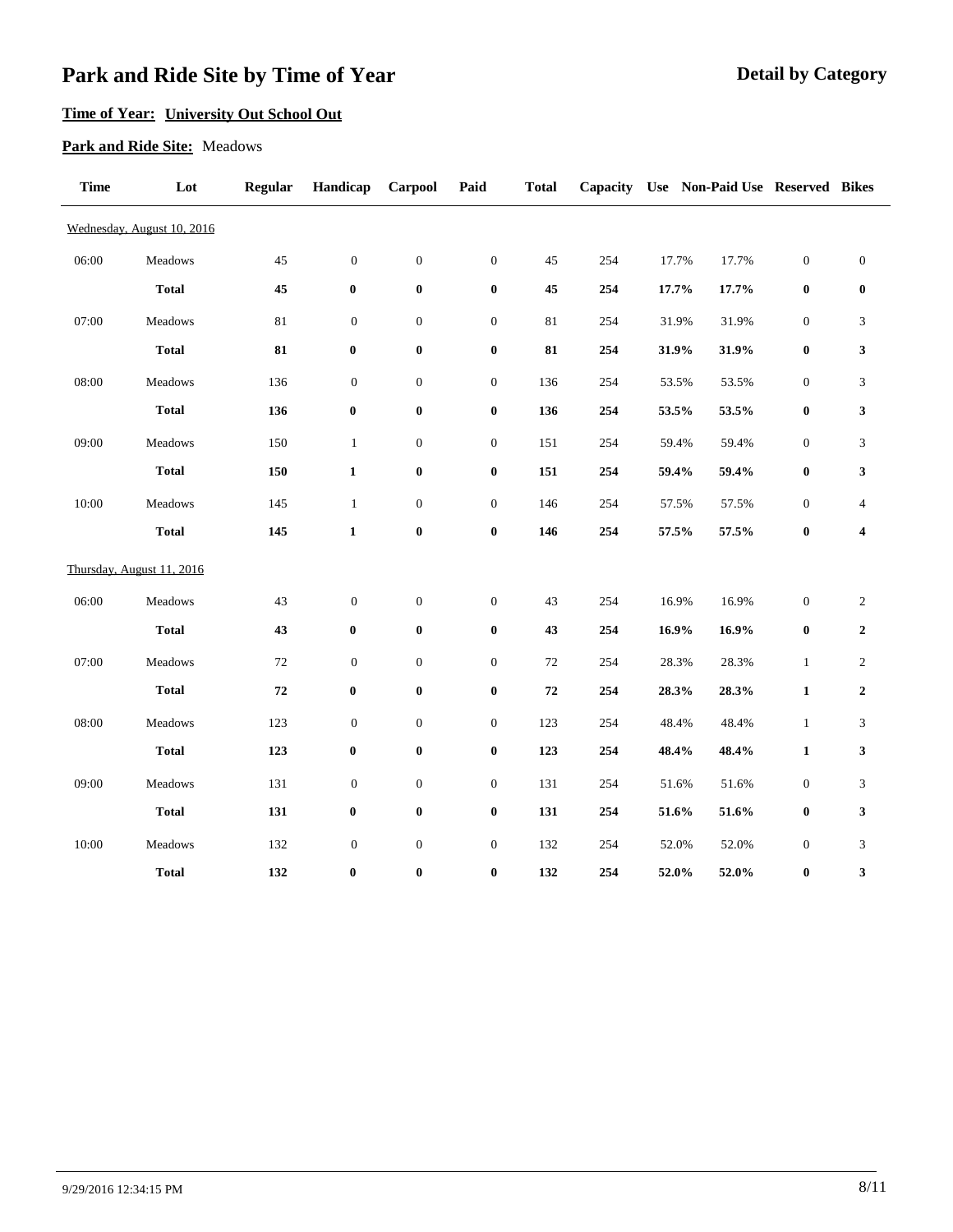### **Time of Year: University Out School Out**

#### **Park and Ride Site:** Lewis Farms

| <b>Time</b> | Lot                        | <b>Regular</b>   | Handicap                    | Carpool          | Paid             | <b>Total</b>     | Capacity |          | Use Non-Paid Use Reserved Bikes |                  |                  |
|-------------|----------------------------|------------------|-----------------------------|------------------|------------------|------------------|----------|----------|---------------------------------|------------------|------------------|
|             | Wednesday, August 10, 2016 |                  |                             |                  |                  |                  |          |          |                                 |                  |                  |
| 06:00       | Paved                      | $31\,$           | $\boldsymbol{0}$            | $\boldsymbol{0}$ | $\boldsymbol{0}$ | $31\,$           | 373      | 8.3%     | 8.3%                            | $\boldsymbol{0}$ | $\mathbf{1}$     |
|             | Gravel                     | $\boldsymbol{0}$ | $\boldsymbol{0}$            | $\boldsymbol{0}$ | $\boldsymbol{0}$ | $\boldsymbol{0}$ | 240      | $0.0\%$  | $0.0\%$                         | $\boldsymbol{0}$ | $\boldsymbol{0}$ |
|             | <b>Total</b>               | 31               | $\boldsymbol{0}$            | $\boldsymbol{0}$ | $\pmb{0}$        | 31               | 613      | 5.1%     | 5.1%                            | $\boldsymbol{0}$ | $\mathbf{1}$     |
| 07:00       | Paved                      | 98               | $\mathbf{1}$                | $\boldsymbol{0}$ | $\boldsymbol{0}$ | 99               | 373      | 26.5%    | 26.5%                           | $\boldsymbol{0}$ | $\sqrt{2}$       |
|             | Gravel                     | $\boldsymbol{0}$ | $\boldsymbol{0}$            | $\boldsymbol{0}$ | $\boldsymbol{0}$ | $\boldsymbol{0}$ | 240      | $0.0\%$  | 0.0%                            | $\boldsymbol{0}$ | $\boldsymbol{0}$ |
|             | <b>Total</b>               | 98               | $\mathbf{1}$                | $\boldsymbol{0}$ | $\boldsymbol{0}$ | 99               | 613      | $16.2\%$ | 16.2%                           | $\boldsymbol{0}$ | $\boldsymbol{2}$ |
| 08:00       | Paved                      | 194              | $\ensuremath{\mathfrak{Z}}$ | $\boldsymbol{0}$ | $\boldsymbol{0}$ | 197              | 373      | 52.8%    | 52.8%                           | $\boldsymbol{0}$ | $\overline{2}$   |
|             | Gravel                     | $\boldsymbol{0}$ | $\boldsymbol{0}$            | $\boldsymbol{0}$ | $\boldsymbol{0}$ | $\boldsymbol{0}$ | 240      | $0.0\%$  | $0.0\%$                         | $\boldsymbol{0}$ | $\boldsymbol{0}$ |
|             | <b>Total</b>               | 194              | $\mathbf{3}$                | $\boldsymbol{0}$ | $\pmb{0}$        | 197              | 613      | 32.1%    | 32.1%                           | $\boldsymbol{0}$ | $\boldsymbol{2}$ |
| 09:00       | Paved                      | 211              | $\ensuremath{\mathfrak{Z}}$ | $\boldsymbol{0}$ | $\boldsymbol{0}$ | 214              | 373      | 57.4%    | 57.4%                           | $\boldsymbol{0}$ | $\overline{c}$   |
|             | Gravel                     | $\boldsymbol{0}$ | $\boldsymbol{0}$            | $\boldsymbol{0}$ | $\boldsymbol{0}$ | $\boldsymbol{0}$ | $240\,$  | $0.0\%$  | 0.0%                            | $\boldsymbol{0}$ | $\boldsymbol{0}$ |
|             | <b>Total</b>               | 211              | $\mathbf{3}$                | $\boldsymbol{0}$ | $\boldsymbol{0}$ | 214              | 613      | 34.9%    | 34.9%                           | $\pmb{0}$        | $\boldsymbol{2}$ |
| 10:00       | Paved                      | 215              | $\sqrt{2}$                  | $\boldsymbol{0}$ | $\boldsymbol{0}$ | 217              | 373      | 58.2%    | 58.2%                           | $\boldsymbol{0}$ | $\sqrt{2}$       |
|             | Gravel                     | $\boldsymbol{0}$ | $\boldsymbol{0}$            | $\boldsymbol{0}$ | $\boldsymbol{0}$ | $\boldsymbol{0}$ | $240\,$  | $0.0\%$  | $0.0\%$                         | $\boldsymbol{0}$ | $\boldsymbol{0}$ |
|             | <b>Total</b>               | 215              | $\boldsymbol{2}$            | $\boldsymbol{0}$ | $\pmb{0}$        | 217              | 613      | 35.4%    | 35.4%                           | $\pmb{0}$        | $\boldsymbol{2}$ |
|             | Thursday, August 11, 2016  |                  |                             |                  |                  |                  |          |          |                                 |                  |                  |
| 06:00       | Paved                      | 33               | $\boldsymbol{0}$            | $\boldsymbol{0}$ | $\boldsymbol{0}$ | 33               | 373      | $8.8\%$  | 8.8%                            | $\mathbf{1}$     | $\mathbf{1}$     |
|             | Gravel                     | $\boldsymbol{0}$ | $\boldsymbol{0}$            | $\boldsymbol{0}$ | $\boldsymbol{0}$ | $\boldsymbol{0}$ | 240      | $0.0\%$  | 0.0%                            | $\boldsymbol{0}$ | $\boldsymbol{0}$ |
|             | <b>Total</b>               | 33               | $\boldsymbol{0}$            | $\boldsymbol{0}$ | $\boldsymbol{0}$ | 33               | 613      | 5.4%     | 5.4%                            | $\mathbf{1}$     | $\mathbf{1}$     |
| 07:00       | Paved                      | 95               | $\mathbf{1}$                | $\boldsymbol{0}$ | $\boldsymbol{0}$ | 96               | 373      | 25.7%    | 25.7%                           | $\boldsymbol{0}$ | $\mathbf{1}$     |
|             | Gravel                     | $\boldsymbol{0}$ | $\boldsymbol{0}$            | $\boldsymbol{0}$ | $\boldsymbol{0}$ | $\boldsymbol{0}$ | $240\,$  | $0.0\%$  | $0.0\%$                         | $\boldsymbol{0}$ | $\boldsymbol{0}$ |
|             | <b>Total</b>               | 95               | $\mathbf 1$                 | $\bf{0}$         | $\pmb{0}$        | 96               | 613      | 15.7%    | $15.7\%$                        | $\pmb{0}$        | $\mathbf{1}$     |
| 08:00       | Paved                      | 179              | $\ensuremath{\mathfrak{Z}}$ | $\boldsymbol{0}$ | $\boldsymbol{0}$ | 182              | 373      | 48.8%    | 48.8%                           | $\sqrt{2}$       | $\boldsymbol{2}$ |
|             | Gravel                     | $\boldsymbol{0}$ | $\boldsymbol{0}$            | $\boldsymbol{0}$ | $\boldsymbol{0}$ | $\,0\,$          | $240\,$  | 0.0%     | 0.0%                            | $\boldsymbol{0}$ | $\boldsymbol{0}$ |
|             | <b>Total</b>               | 179              | $\mathbf{3}$                | $\boldsymbol{0}$ | $\pmb{0}$        | 182              | 613      | 29.7%    | 29.7%                           | $\mathbf 2$      | $\boldsymbol{2}$ |
| 09:00       | Paved                      | 199              | $\sqrt{5}$                  | $\boldsymbol{0}$ | $\boldsymbol{0}$ | 204              | 373      | 54.7%    | 54.7%                           | $\boldsymbol{0}$ | $\overline{c}$   |
|             | Gravel                     | $\boldsymbol{0}$ | $\boldsymbol{0}$            | $\boldsymbol{0}$ | $\boldsymbol{0}$ | $\boldsymbol{0}$ | 240      | 0.0%     | 0.0%                            | $\boldsymbol{0}$ | $\boldsymbol{0}$ |
|             | <b>Total</b>               | 199              | 5                           | $\pmb{0}$        | $\pmb{0}$        | 204              | 613      | 33.3%    | 33.3%                           | $\boldsymbol{0}$ | $\boldsymbol{2}$ |
| 10:00       | Paved                      | 205              | 5                           | $\boldsymbol{0}$ | $\boldsymbol{0}$ | $210\,$          | 373      | 56.3%    | 56.3%                           | $\boldsymbol{0}$ | $\overline{2}$   |
|             | Gravel                     | $\mathbf{1}$     | $\boldsymbol{0}$            | $\boldsymbol{0}$ | $\boldsymbol{0}$ | $\overline{1}$   | 240      | 0.4%     | 0.4%                            | $\boldsymbol{0}$ | $\boldsymbol{0}$ |
|             | <b>Total</b>               | 206              | 5                           | $\pmb{0}$        | $\pmb{0}$        | ${\bf 211}$      | 613      | 34.4%    | 34.4%                           | $\boldsymbol{0}$ | $\boldsymbol{2}$ |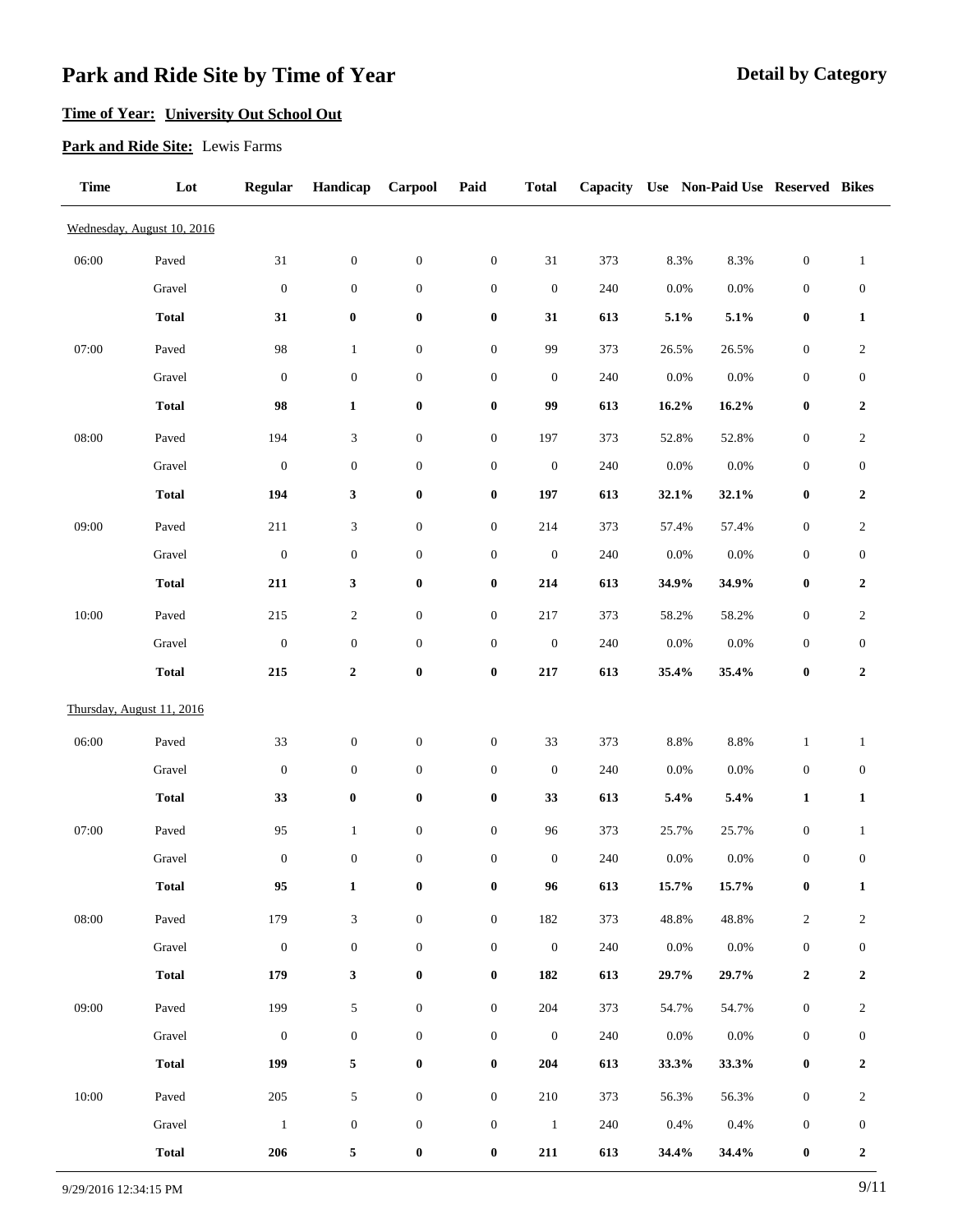### **Time of Year: University Out School Out**

#### **Park and Ride Site:** Eaux Claires

| <b>Time</b> | Lot                        | <b>Regular</b> | Handicap                    | Carpool          | Paid             | <b>Total</b> | Capacity |       | Use Non-Paid Use Reserved Bikes |                  |                  |
|-------------|----------------------------|----------------|-----------------------------|------------------|------------------|--------------|----------|-------|---------------------------------|------------------|------------------|
|             | Wednesday, August 10, 2016 |                |                             |                  |                  |              |          |       |                                 |                  |                  |
| 06:00       | Eaux Claires               | $\,8\,$        | $\boldsymbol{0}$            | $\boldsymbol{0}$ | $\boldsymbol{0}$ | $\,8\,$      | 391      | 2.0%  | 2.0%                            | $\boldsymbol{0}$ | $\boldsymbol{0}$ |
|             | <b>Total</b>               | $\bf 8$        | $\boldsymbol{0}$            | $\boldsymbol{0}$ | $\boldsymbol{0}$ | 8            | 391      | 2.0%  | 2.0%                            | $\bf{0}$         | $\boldsymbol{0}$ |
| 07:00       | Eaux Claires               | 75             | $\mathbf{1}$                | $\boldsymbol{0}$ | $\boldsymbol{0}$ | 76           | 391      | 19.4% | 19.4%                           | $\overline{c}$   | $\boldsymbol{0}$ |
|             | <b>Total</b>               | 75             | $\mathbf{1}$                | $\pmb{0}$        | $\pmb{0}$        | 76           | 391      | 19.4% | 19.4%                           | $\mathbf 2$      | $\boldsymbol{0}$ |
| 08:00       | Eaux Claires               | 147            | $\boldsymbol{2}$            | $\boldsymbol{0}$ | $\boldsymbol{0}$ | 149          | 391      | 38.1% | 38.1%                           | $\boldsymbol{0}$ | $\overline{c}$   |
|             | <b>Total</b>               | 147            | $\boldsymbol{2}$            | $\boldsymbol{0}$ | $\pmb{0}$        | 149          | 391      | 38.1% | 38.1%                           | $\bf{0}$         | $\mathbf{2}$     |
| 09:00       | Eaux Claires               | 172            | $\ensuremath{\mathfrak{Z}}$ | $\boldsymbol{0}$ | $\boldsymbol{0}$ | 175          | 391      | 44.8% | 44.8%                           | $\boldsymbol{0}$ | $\sqrt{2}$       |
|             | <b>Total</b>               | 172            | $\mathbf{3}$                | $\boldsymbol{0}$ | $\pmb{0}$        | 175          | 391      | 44.8% | 44.8%                           | $\bf{0}$         | $\boldsymbol{2}$ |
| 10:00       | Eaux Claires               | 178            | $\mathfrak{Z}$              | $\boldsymbol{0}$ | $\boldsymbol{0}$ | 181          | 391      | 46.3% | 46.3%                           | $\boldsymbol{0}$ | $\overline{c}$   |
|             | <b>Total</b>               | 178            | 3                           | $\boldsymbol{0}$ | $\pmb{0}$        | 181          | 391      | 46.3% | 46.3%                           | $\bf{0}$         | $\boldsymbol{2}$ |
|             | Thursday, August 11, 2016  |                |                             |                  |                  |              |          |       |                                 |                  |                  |
| 06:00       | Eaux Claires               | 11             | $\boldsymbol{0}$            | $\boldsymbol{0}$ | $\boldsymbol{0}$ | 11           | 391      | 2.8%  | 2.8%                            | $\boldsymbol{0}$ | $\boldsymbol{0}$ |
|             | <b>Total</b>               | 11             | $\bf{0}$                    | $\bf{0}$         | $\boldsymbol{0}$ | 11           | 391      | 2.8%  | 2.8%                            | $\boldsymbol{0}$ | $\bf{0}$         |
| 07:00       | Eaux Claires               | 62             | $\boldsymbol{2}$            | $\boldsymbol{0}$ | $\boldsymbol{0}$ | 64           | 391      | 16.4% | 16.4%                           | 3                | $\boldsymbol{0}$ |
|             | <b>Total</b>               | 62             | $\boldsymbol{2}$            | $\boldsymbol{0}$ | $\pmb{0}$        | 64           | 391      | 16.4% | 16.4%                           | 3                | $\bf{0}$         |
| 08:00       | Eaux Claires               | 134            | $\boldsymbol{0}$            | $\boldsymbol{0}$ | $\boldsymbol{0}$ | 134          | 391      | 34.3% | 34.3%                           | $\boldsymbol{0}$ | $\mathbf{1}$     |
|             | <b>Total</b>               | 134            | $\boldsymbol{0}$            | $\boldsymbol{0}$ | $\pmb{0}$        | 134          | 391      | 34.3% | 34.3%                           | $\bf{0}$         | $\mathbf{1}$     |
| 09:00       | Eaux Claires               | 148            | $\mathbf{1}$                | $\boldsymbol{0}$ | $\boldsymbol{0}$ | 149          | 391      | 38.1% | 38.1%                           | $\boldsymbol{0}$ | $\overline{c}$   |
|             | <b>Total</b>               | 148            | $\mathbf 1$                 | $\pmb{0}$        | $\boldsymbol{0}$ | 149          | 391      | 38.1% | 38.1%                           | $\bf{0}$         | $\boldsymbol{2}$ |
| 10:00       | Eaux Claires               | 161            | $\mathbf{1}$                | $\boldsymbol{0}$ | $\boldsymbol{0}$ | 162          | 391      | 41.4% | 41.4%                           | $\mathbf{1}$     | 2                |
|             | <b>Total</b>               | 161            | $\mathbf{1}$                | $\bf{0}$         | $\bf{0}$         | 162          | 391      | 41.4% | 41.4%                           | $\mathbf{1}$     | $\overline{2}$   |